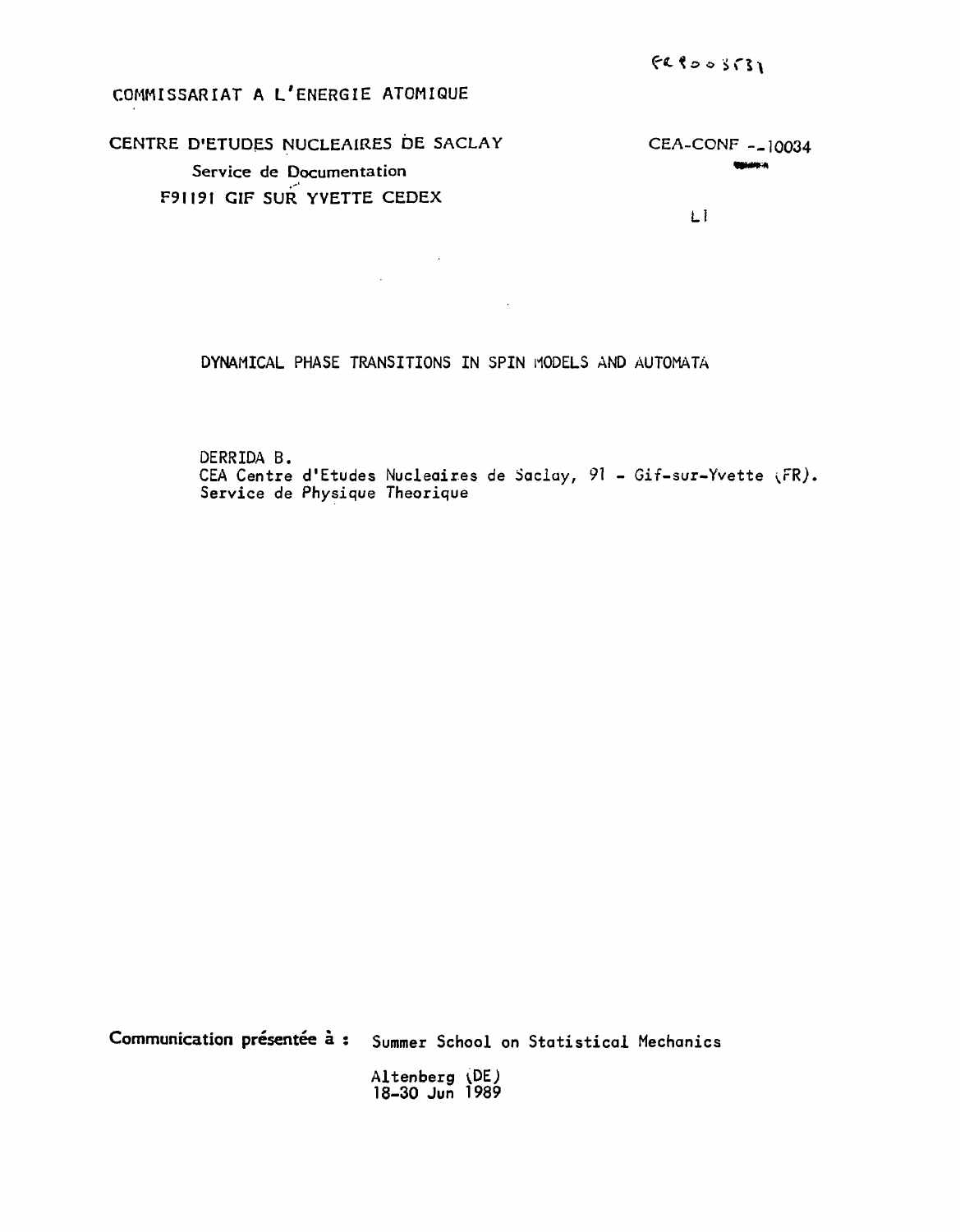#### DYNAMICAL PHASE TRANSITIONS IN SPIN MODELS AND AUTOMATA

#### Bernard DERRIDA

Service de Physique Théorique<sup>t</sup> de Saclay 91191 Gif-sur-Yvette Cédex France

Systems in statistical mechanics are usually defined as collections of *N* objects which interact through an Hamiltonian  $H$ . Then one can study the dynamics of these systems by introducing dynamical rules which are compatible with the Hamiltonian *Ji.*

One can consider more general systems (automata, neural network models, spin models with non symmetric interactions) which are defined only by dynamical rules without reference to any Hamiltonian. The aim of these lectures is to describe some properties of such systems and a few methods which can be useful to study them. The outline of these lectures is the following:

#### 1. INTRODUCTION

- l.A. Examples
- l.B. Attractors and Valleys
- l.C. Mean field models with exactly solvable dynamics

#### 2. RANDOM NETWORKS OF AUTOMATA

- 2.A. Kauffman model
- 2.B. Distribution of activities
- 2.C. Effect of noise
- 2.D. Finite dimensional case and damage spreading
- 3. SPIN MODELS
- 3.A. Distance method in presence of noise
- 3.B. The ferromagnetic case
- 3.C. Distances in spin glasses
- 4. CONCLUSION

*Summer School on Statistical Mechanics, June 89, Altenberg FRG* SPhT/89-145

Laboratoire de L'institut de Recherche Fondamentale du Commissariat à l'Energie Atomique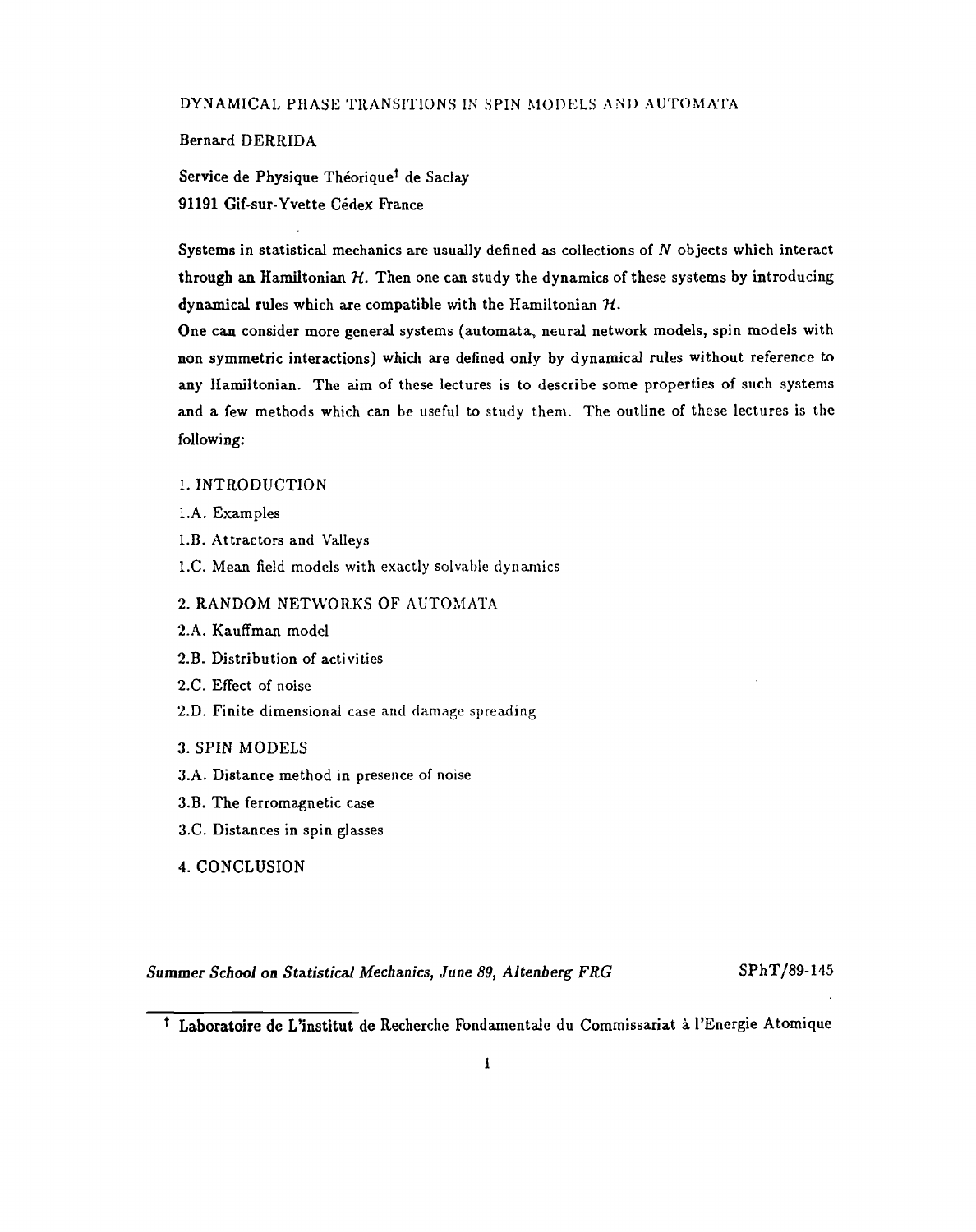#### 1. INTRODUCTION

Let us start with a few examples of dynamical rules for the time evolution of spin models or automata.

l.A. Examples :

I.A.I. System governed by an Hamiltonian : the Ising Model.

The system consists of *N* Ising spins  $S_i = \pm 1$  which are located on a regular lattice. The energy  $H(C)$  of a spin configuration

$$
C = \{S_1, S_2, ..., S_N\}
$$
 (1)

is given by

$$
\mathcal{H}(\mathcal{C}) = -\sum_{i,j} J_{ij} S_i S_j - \sum_i h_i S_i \tag{2}
$$

where  $J_{ij}$  is the interaction between spin i and spin j and  $h_i$  is the local field on site i.

To describe the properties of this system in thermal equilibrium at temperature  $T$ , one writes that each configuration is occupied with a probability  $P_{eq}(\mathcal{C})$ 

$$
P_{\mathbf{eq}}(\mathcal{C}) = Z^{-1} \exp(-\mathcal{H}(\mathcal{C})/T) \tag{3}
$$

where  $Z$  is the partition function

$$
Z = \sum_{\mathcal{C}} \exp(-\mathcal{H}(\mathcal{C})/T) \tag{4}
$$

There are several ways of introducing dynamical rules for this system. Let me first describe the so called sequential heat bath dynamics.

#### - The *sequential heat* bath dynamics

One starts with some initial spin configuration  $C_0$ . Then to make the system evolve from a configuration  $\mathcal{C}_{\bm{t}}$  at time  $t$  to a configuration  $\mathcal{C}_{t+\Delta t}$  at time  $t+\Delta t$  (usually one chooses  $\Delta t=1/N$ so that each spin is updated on average once per unit time) one goes through the following steps :

- 1. Choose a site *i* at random  $1 \le i \le N$
- 2. Compute the probability  $p_i(t)$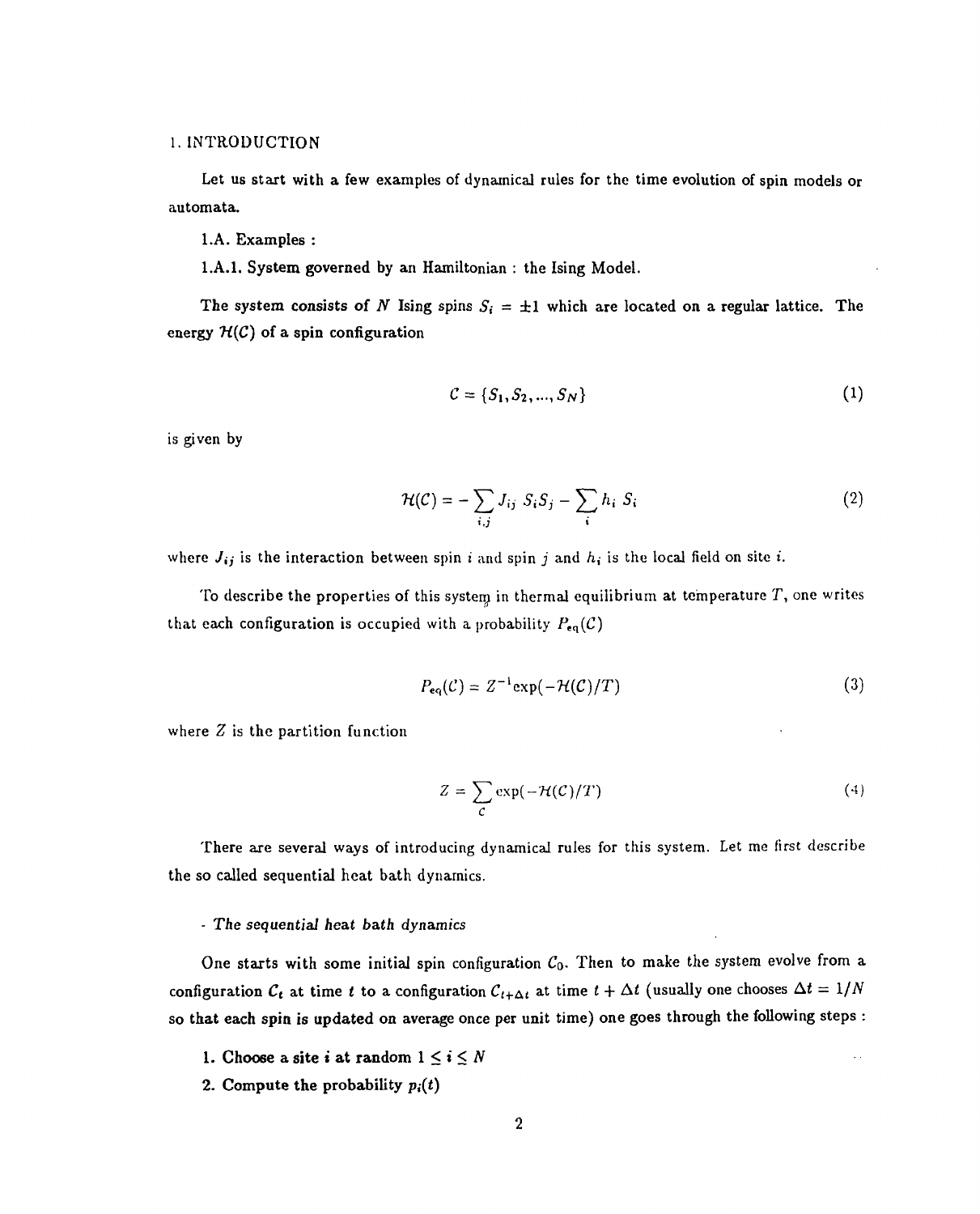$$
p_i(t) = \frac{1}{2} + \frac{1}{2} \tanh\left(\sum_j \frac{J_{ij} S_j(t) + h_i}{T}\right)
$$
 (5)

3. Choose a random number  $z_i(t)$  uniformly distributed between 0 and 1

4. Update the spin  $S_i$  according to the following rule

$$
S_i(t + \Delta t) = \text{sign}(p_i(t) - z_i(t))
$$
\n(6)

and leave the other spins unchanged  $S_j(t + \Delta t) = S_j(t)$  for  $j \neq i$ . One can repeat this procedure again and again. We see that each configuration  $C_{t+\Delta t}$  depends on the previous configuration  $C_t$ through (5) and on some noise (the choice of the site i to update and the random number  $z_i(t)$ )

$$
C_{t+\Delta t} = F(C_t, \text{Noise}_t) \tag{7}
$$

This is an example of stochastic *dynamics.*

The probability  $P_t(\mathcal{C})$  of finding the system in a configuration  $\mathcal{C} = \{S_i\}$  at time t satisfies the following Master equation :

$$
P_{t+\Delta t}(\mathcal{C}) = \frac{1}{N} \sum_{i=1}^{N} \left[ \frac{1}{2} + \frac{S_i}{2} \tanh\left(\sum_j \frac{J_{ij}S_j + h_i}{T}\right) \right] \left[ P_t(\mathcal{C}) + P_t(\mathcal{C}_i) \right]
$$
(8)

where  $C_i$  is the configuration obtained from C by flipping the spin  $S_i$ . One can easily check that the equilibrium (3) is a fixed point of the Master equation (8). In doing that one can notice that it is essential for  $P_{eq}(\mathcal{C})$  to be the fixed point of (8) that the interactions  $J_{ij}$  are symmetric

$$
J_{ij} = J_{ji} \tag{9}
$$

 $\ddot{\phantom{a}}$ 

The matrix (8) which gives  $P_{t+\Delta t}(C)$  as a function of the  $P_t(C')$  satisfies the conditions of the Perron Frobenius theorem<sup>1</sup> (all elements are positive or zero and there is a path from any  ${\cal C}$  to any  $C'$ ). This implies that there is a single eigenvalue 1 for which the eigenvector is  $P_{eq}(\mathcal{C})$  and that all the other eigenvalues have a modulus less than 1. Therefore, one knows that

$$
P_t(\mathcal{C}) \longrightarrow P_{eq}(\mathcal{C}) \quad \text{as} \quad t \longrightarrow \infty. \tag{10}
$$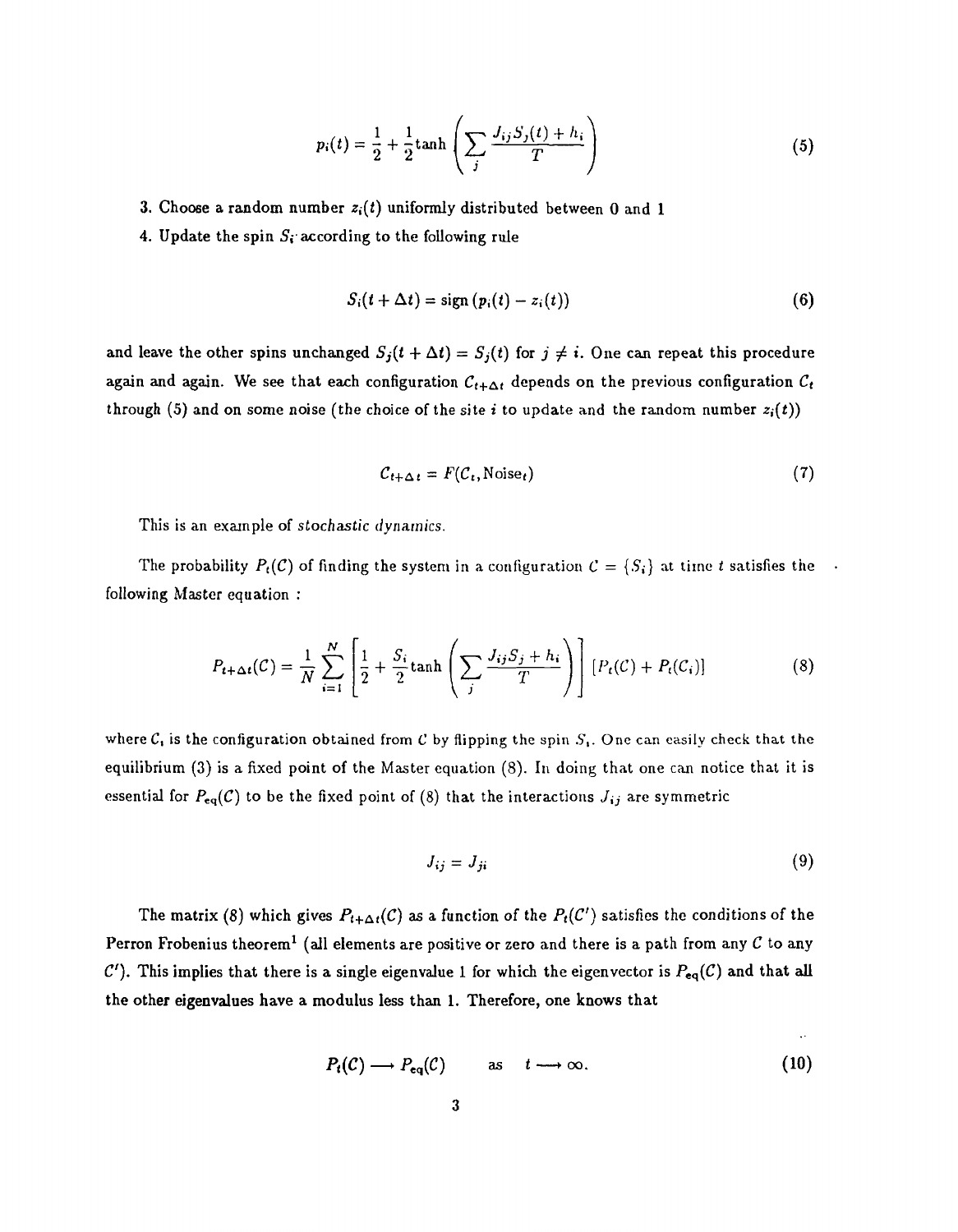There exist other dynamical rules<sup>2</sup> than the sequential heat bath dynamics (for example the Metropolis algorithm) which lead to the same equilibrium (3). In order to speed up the computer simulation, it is tempting to update several spins simultaneously. Then one can show that the heat bath dynamics always lead to the equilibrium (3) provided that the spins which are updated simultaneously do not interact directly (i.e. i and j can be updated in parallel if  $J_{ij} = 0$ ).

#### - *Parallel heat bath dynamics*

In the full parallel dynamics all the spins are updated at each time step. So one starts with some initial configuration  $C_0$  and the configuration  $C_{t+1}$  is obtained from  $C_t$  by

$$
S_i(t+1) = sign\left[\frac{1}{2} + \frac{1}{2}tanh\left(\sum_j \frac{J_{ij}S_j(t) + h_i}{T}\right) - z_i(t)\right]
$$
 (11)

where the  $z_i(t)$  are N random numbers uniformly distributed between 0 and 1.

Here again, one can write a Master equation for  $P_t(\mathcal{C})$ :

$$
P_{t+1}(\mathcal{C}) = \sum_{\mathcal{C}'} \prod_{i=1}^{N} \left[ \frac{1}{2} + \frac{S_i}{2} \tanh\left(\sum_j \frac{J_{ij} S'_j + h_i}{T}\right) \right] P_t(\mathcal{C}') \tag{12}
$$

and using the Perron Frobenius theorem $^1,$  one knows that in the long time limit

$$
P_t(\mathcal{C}) \longrightarrow \tilde{P}_{eq}(\mathcal{C}) \tag{13}
$$

because all the eigenvalues of (12) except 1 have a modulus less than 1.

Because all the spins are updated simultaneously, the equilibrium  $\tilde{P}_{eq}$  is no longer given by (3) but by<sup>3</sup>

$$
\tilde{P}_{eq}(\mathcal{C}) = \text{Constant } \prod_{i=1}^{N} e^{h_i S_i / T} \cosh \left( \sum_j \frac{J_{ij} S_j}{T} + \frac{h_i}{T} \right)
$$
\n(14)

Here again, to check that (14) is the fixed point of (12), one needs to use the symmetry (9) of the interactions.

l.A.2. Systems without Hamiltonian

- *Neural network models; non symmetric spin glasses*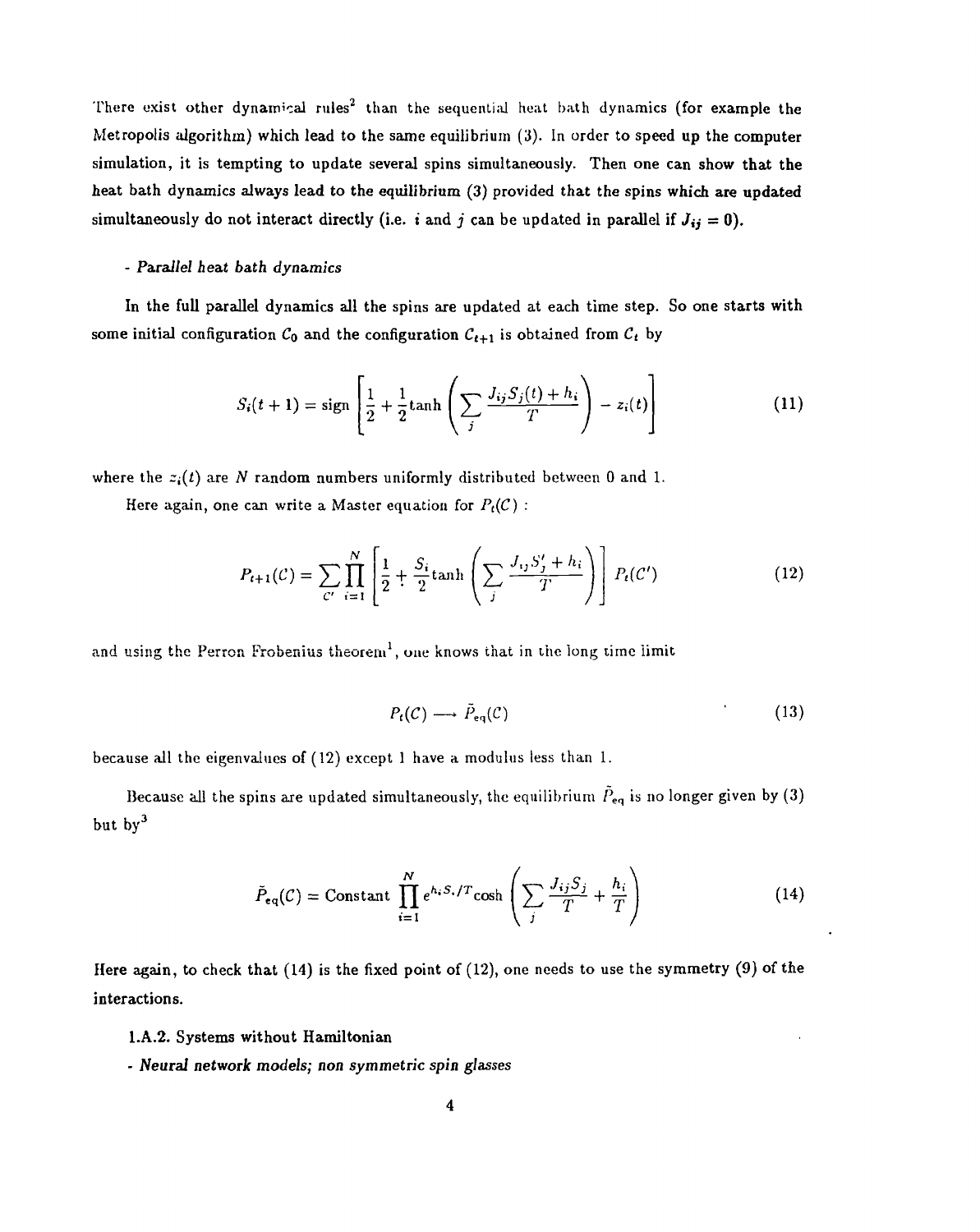The simplest neural network models are defined as systems of N neurons  $S_i(t) = \pm 1$  which interact through synapses *Jij.* One can choose for neural network models the same stochastic dynamics as for spin models :

$$
S_i(t + \Delta t) = \text{sign}\left[\frac{1}{2} + \frac{1}{2}\text{tanh}\left(\sum_j \frac{J_{ij}S_j(t) + h_i}{T}\right) - z_i(t)\right]
$$
(15)

with  $\Delta t = 1/N$  for sequential dynamics and  $\Delta t = 1$  for parallel dynamics and where  $z_i(t)$  is a random number uniformly distributed between 0 and 1. The only difference with spin models is that the interactions are in general non symmetric

$$
J_{ij} \neq J_{ji} \tag{16}
$$

Although the time evolution of  $P<sub>t</sub>(C)$  is still given by (8) or (12), and that we know from the Perron Frobenius theorem that  $P_t(\mathcal{C}) \longrightarrow P_{eq}(\mathcal{C})$ , the equilibrium is no longer given by (4) or (14) and in general one does not know the expression giving  $P_{eq}(\mathcal{C})$  in terms of the  $J_{ij}$  and the  $h_i$ .

So for systems with non symmetric interactions, the study of the equilibrium does not look simpler than the study of the non equilibirum.

#### - *Networks of* automata

Automata are other examples of systems wich evolve without Hamiltonian. In the simplest cases, they are defined as systems of *N* spins  $S_i = \pm 1$  with *K* input sites  $j_1(i), ..., j_K(i)$  and a Boolean function  $f_i$  associated to each site *i*. Then the system evolves according to the following rule

$$
S_i(t+1) = f_i(S_{j_1(i)}(t), ..., S_{j_K(i)}(t))
$$
\n(17)

Since the functions  $f_i$  and the input sites  $j_1(i)...j_K(i)$  of each site i are fixed, the system is deterministic. Therefore (17) defines a map in phase space

$$
C_{t+1} = F(C_t) \tag{18}
$$

An example of automata is clearly the case of spin models or neural networks with parallel dynamics at zero temperature. Then (17) takes the following form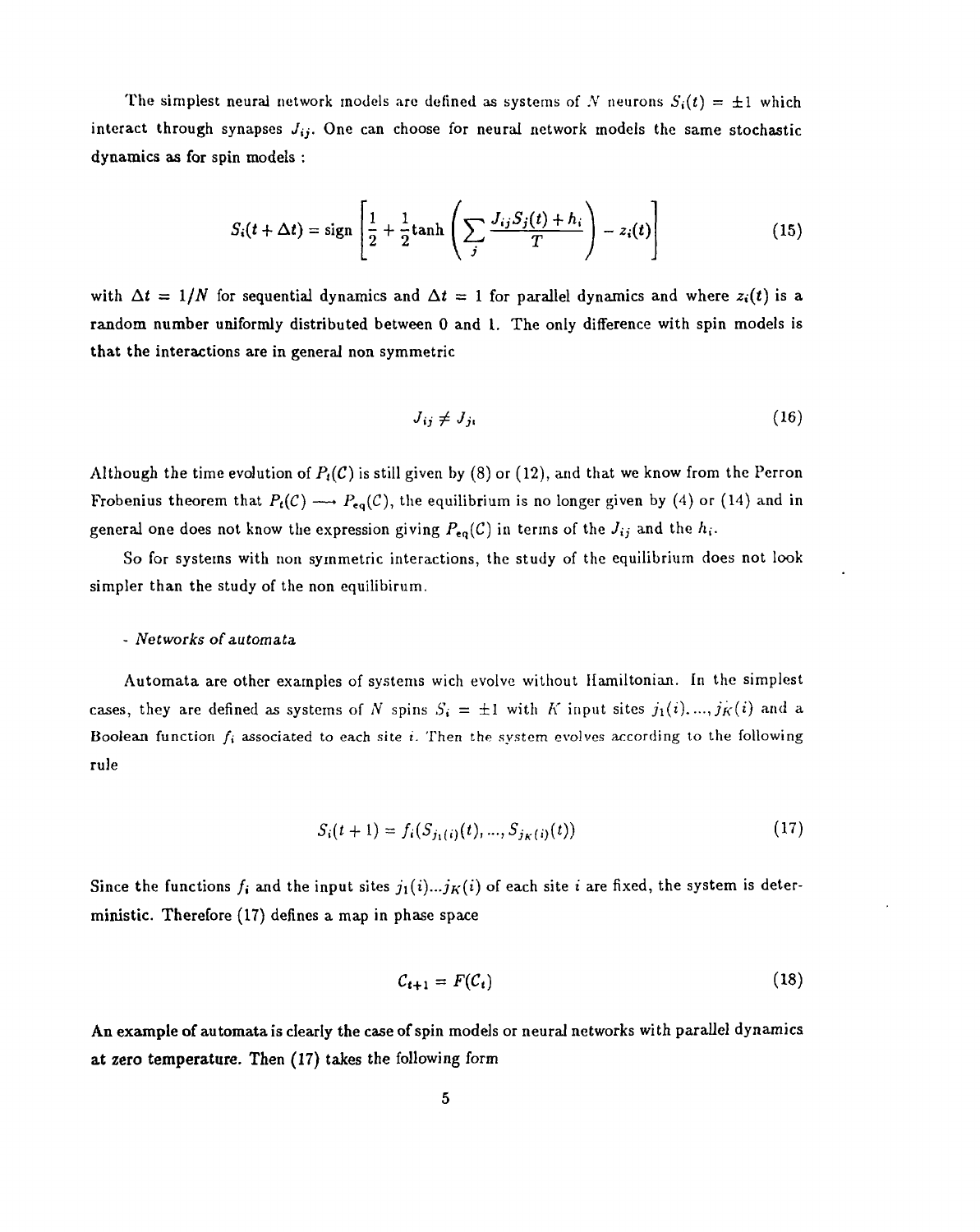$$
S_i(t+1) = \text{sign}\left(\sum_j J_{ij} S_j(t) + h_i\right)
$$
 (19)

I .B. Attractors and valleys

In the above examples, we have seen two kinds of dynamics : deterministic dynamics and stochastic dynamics:

I.B.I. Deterministic dynamics (Ising model or neural networks with parallel dynamics at zero temperature, automata).

Then, the configuration  $C_{t+1}$  depends only on the previous configuration

$$
C_{t+1} = F(C_t) \tag{20}
$$

For deterministic dynamics (eq.(20)), the time evolution always ends up by becoming periodic. This is because phase space is finite  $(2^N$  different configurations). After a time  $t > 2^N$ , the system must have visited twice the same configuration, say at times  $t_1$  and  $t_2$ 



FIGURE 1 The trajectory of a configuration in phase space

Since the dynamics are deterministic, one has for any later time *T*

$$
C_{t_1+\tau} = F^{\tau} (C_{t_1}) = F^{\tau} (C_{t_2}) = C_{t_2+\tau}
$$
 (21)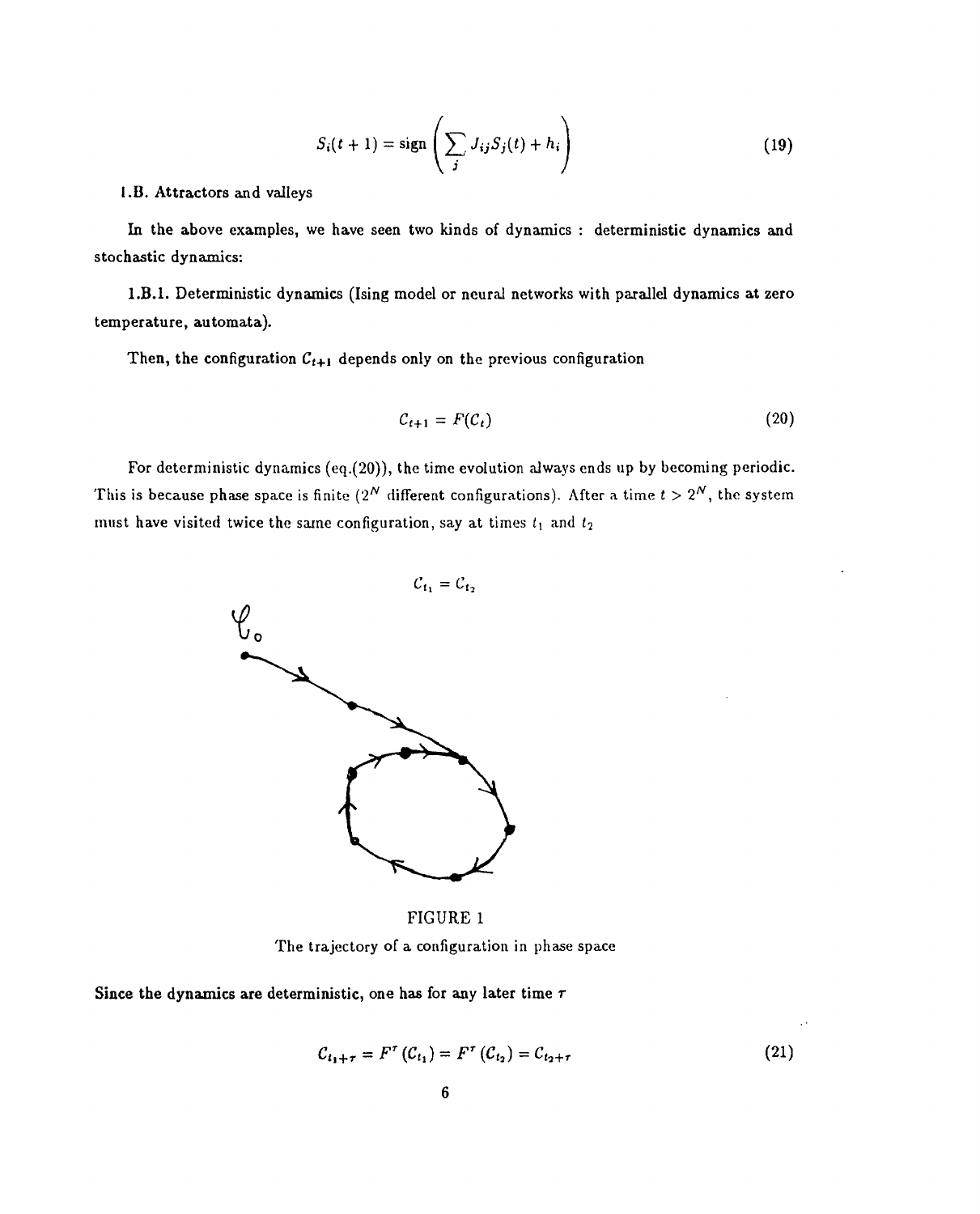There are in general (and even for finite N) several periodic attractors : phase space is broken into the *basins of attraction* (that we will call va//eys) of these different attractors. The only a priori restriction on the period is that it is less than  $2^N$ .



FIGURE 2 Two randomly chosen configurations can either belong to the same valley ( $C_0$  and  $C'_0$ ) or to distinct valleys ( $C_0$  and  $C''_0$ )

It is probably in the case of deterministic dynamics that the difference between systems which evolve according to an Hamiltonian (zero temperature parallel dynamics with symmetric interactions  $J_{ij} = J_{ji}$ ) and systems which evolve without Hamiltonian (non symmetric  $J_{ij}$ , automata) is the most apparent. For systems which evolve according to an Hamiltonian, one can introduce an energy function (often called a Lyapunov function) which decreases with time. The consequence is that the cycle length of Hamiltonian systems is always very small. We are now going to show that it is at most 2 for spin models at zero temperature with parallel dynamics and symmetric interactions  $(J_{ij} = J_{ji}).$ 

The spins evolve according to

$$
S_i(t+1) = \text{sign}\left(\sum_j J_{ij} S_j(t)\right) \tag{22}
$$

If one defines *E(t)* by

$$
E(t) = -\sum_{ij} J_{ij} S_i(t) S_j(t+1)
$$
 (23)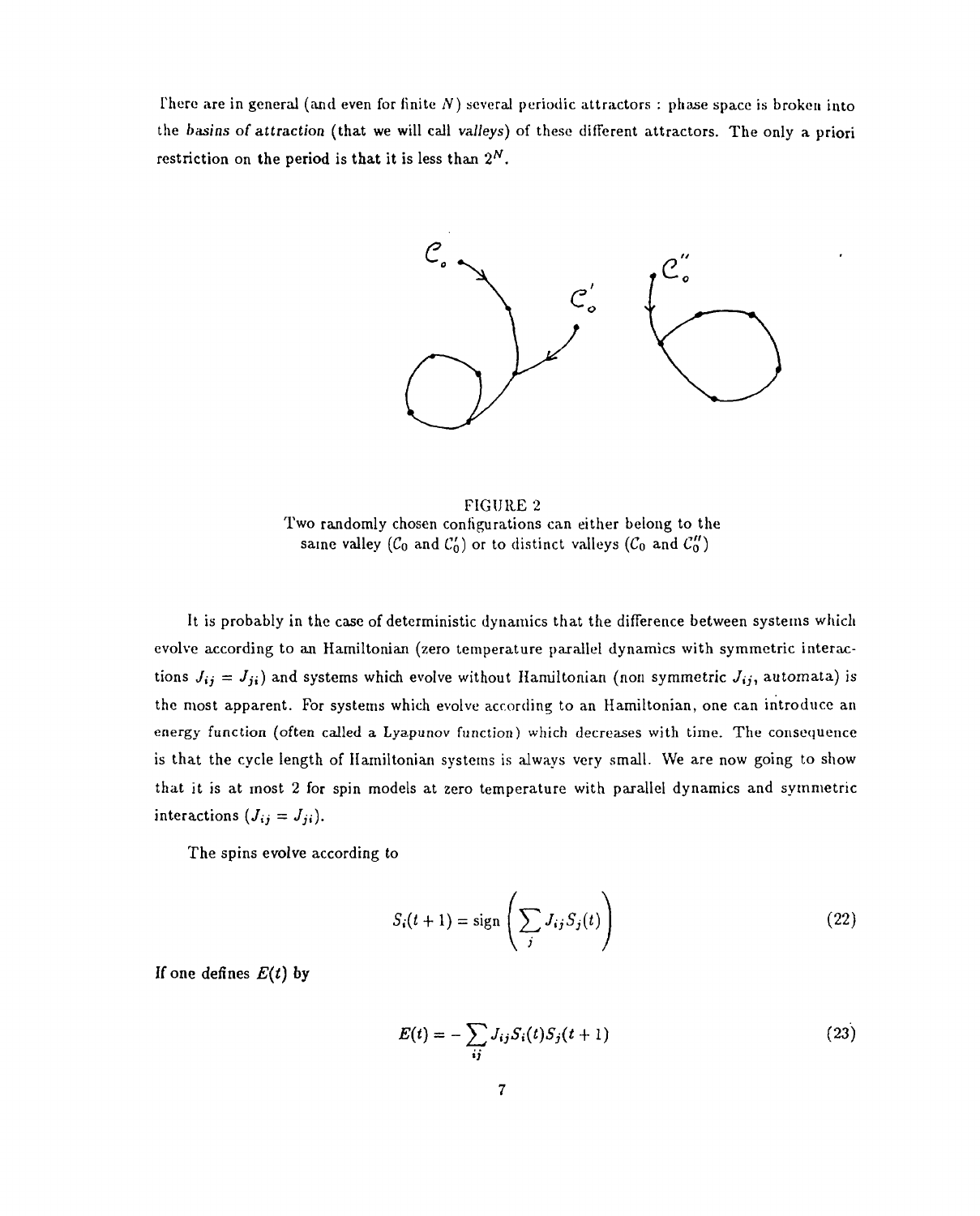One can easily see (using the symmetry  $J_{ij} = J_{ji}$ ) that there are two ways of writing  $E(t)$ 

$$
E(t) = -\sum_{i} g_i(t) S_i(t+1) = -\sum_{i} g_i(t+1) S_i(t)
$$
 (24)

where

$$
g_i(t) = \sum_j J_{ij} S_j(t) \tag{25}
$$

Because the dynamics (22) can be written as

$$
S_i(t+2) = sign(g_i(t+1))
$$
\n(26)

One can see from (24) that

$$
E(t+1) = -\sum_{i} |g_i(t+1)| \tag{27}
$$

by comparing  $(24)$  and  $(27)$  one gets that

$$
E(t+1) - E(t) = -\sum_{i} |g_i(t+1)| [1 - S_i(t)S_i(t+2)] \qquad (28)
$$

So £(t) is a decreasing function of time. Because phase space is finite, it exists a time *t0* such that  $E(t_0 + 2) = E(t_0)$  which implies from (28) that

$$
S_i(t_0+2) = S_i(t_0) \qquad \forall \quad i \tag{29}
$$

This means that the system has reached a cycle 2.

One should notice that the same problem with non symmetric  $J_{ij}$  ( $J_{ij} \neq J_{ji}$ ) can have any cycle length. The difference between symmetric and non symmetric interactions is that with non symmetric  $J_{ij}$ ,  $E(t)$  cannot be written in the two forms as in (24).

l.B.2. Stochastic dynamics (Ising model or neural networks at non zero temperature)

For stochastic dynamics the configuration  $C_{t+1}$  depends on the previous configuration  $C_t$  and on some stochastic variable Noise;

$$
C_{t+1} = F(C_t, \text{Noise}_t) \tag{30}
$$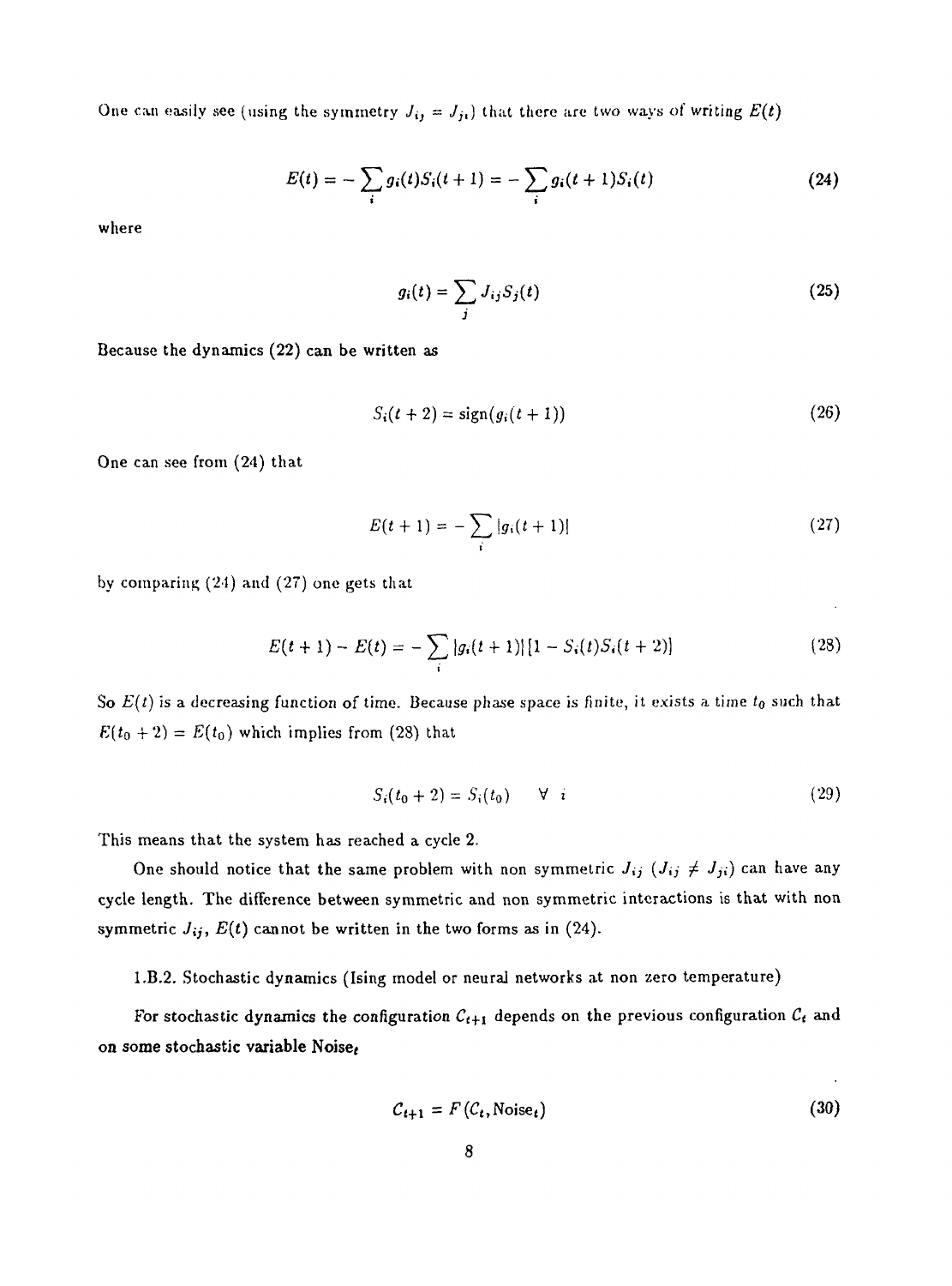Usually stochastic dynamics allow a finite system to go from any configuration to any other configuration. This means that the phase space of a finite system consists of a single valley. It is only in the thermodynamic limit  $(N \longrightarrow \infty)$  that one can observe well defined valleys.

For finite systems at non zero temperature one can only define quasi attractors and the number of these attractors depends on the time scale. To illustrate this fact let us take a simple example : the infinite range ferromagnetic Ising model which is governed by the following Hamiltonian

$$
\mathcal{H} = -\frac{1}{N} \sum_{i < j} S_i S_j \tag{31}
$$

As usual with infinite range models one has to normalize the interactions with *N* in order to keep a temperature scale independent of *N.*

To describe the time evolution of this system, one could write the Master equation (8). However, because the system is infinite range one can write directly a Master equation for the total magnetization *M* of the system :

$$
P_{t+1/N}(M) = \frac{N+M+2}{2} \left[ \frac{1}{2} - \frac{1}{2} \tanh\left(\frac{M+1}{NT}\right) \right] P_t(M+2) + \frac{N+M}{2} \left[ \frac{1}{2} + \frac{1}{2} \tanh\left(\frac{M-1}{NT}\right) \right] P_t(M) + \frac{N-M}{2} \left[ \left( \frac{1}{2} - \frac{1}{2} \tanh\left(\frac{M+1}{NT}\right) \right) \right] P_t(M) + \frac{N-M+2}{2} \left[ \left( \frac{1}{2} + \frac{1}{2} \tanh\left(\frac{M-1}{NT}\right) \right) \right] P_t(M-2)
$$
(32)

One can diagonalize this matrix for finite N (here  $N = 100$ ). If one calls  $(\lambda_i)^{1/N}$  its eigenvalues (one introduces this  $1/N$  because  $\Delta t = 1/N$ ), one gets for the largest eigenvalues the temperature dependence shown on figure 3 :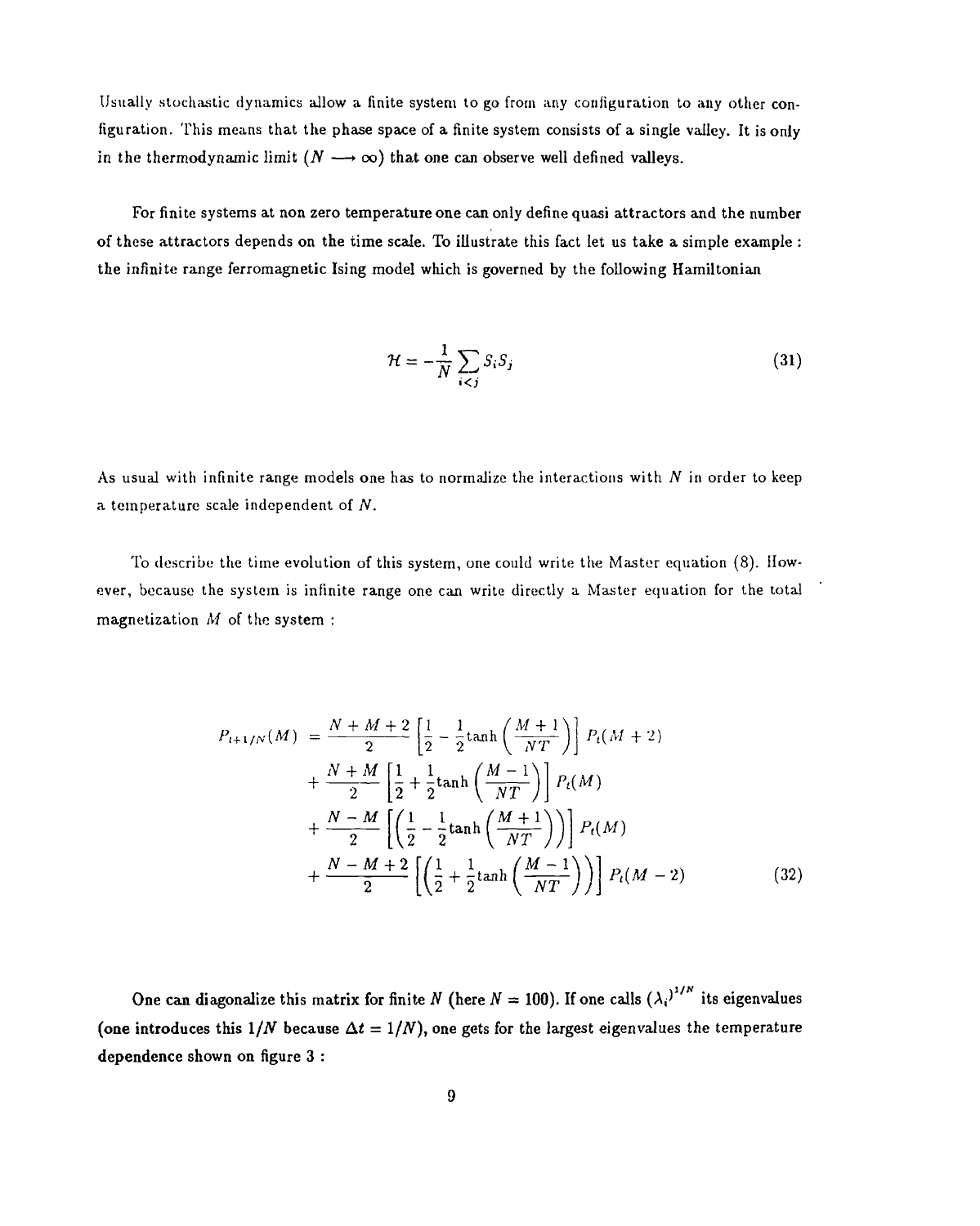

FIGURE 3 The eigenvalues of the Master Equation (32) versus temperature

We see that there is always an eigenvalue 1 corresponding to the normalization  $\sum_M P_t(M) = 1.$ For *T >* 1, the other eigenvalues are far from 1 : there is a single valley and the system is paramagnetic.

For  $T < 1$ , the second eigenvalue  $\lambda_2$  is very close to 1 (it would be degenerate to 1 only for  $N = \infty$ ). This means that for time scales t such that  $(\lambda_2/\lambda_1)^t$  close to 1, the system behaves as if there were two attractors. It is only for times such that  $(\lambda_2/\lambda_1)^t \ll 1$  that one observes a single valley.

We see with this example that for stochastic dynamics at non zero temperature the number of attractors depends on the time scale. In the limit  $t \rightarrow \infty$ , for a finite system, one always has a single valley. However for short enough times (if  $(\lambda_2/\lambda_1)^t$  is close enough to 1), the system behaves as if there were several attractors.

#### l.C. Mean fields models

It is possible to build a family of models with non symmetric interactions for which the dynamics can be calculated analytically. These models are defined as systems of N Ising spins  $S_i(t) = \pm 1$ which evolve in time. For each site i,  $K$  input sites  $j_1(i),...,j_K(i)$  are chosen at random among the *N* sites. Then the spins evolve according to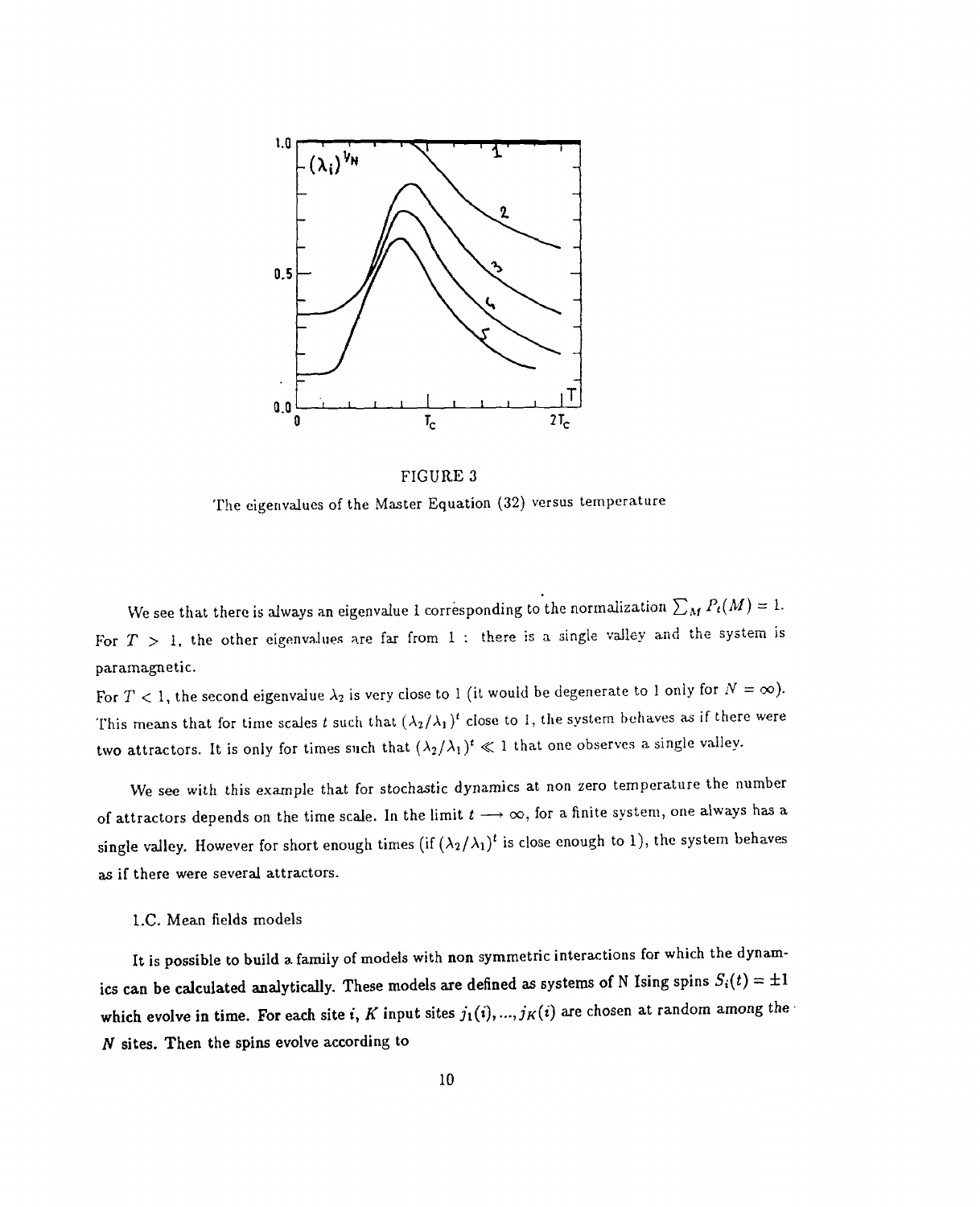$$
S_i(t+1) = \text{sign}\left[\frac{1}{2} + \frac{1}{2}\text{tanh}\left(\sum_j \frac{J_{ij}S_j(t) + h_i}{T}\right) - z_i(t)\right]
$$
(33)

where in (33) the sum over *j* runs over the K input sites of site i and  $z_i(t)$  is as above a random number uniformly distributed between 0 and 1.

. The only reason<sup>14,40</sup> which makes these models exactly soluble is that the  $K$  inputs of each site are chosen at random among the *N* sites. This implies that in the limit  $N \longrightarrow \infty$ , the  $K^t$ sites which belong to the tree of ancestors of a given site  $i$  are all different (this is true as long as  $t \ll \log N$ ).

Since to compute the value of a spin  $S_i(t)$  at time t from the initial condition  $\{S_j(0)\}$ , only the  $K^t$  ancestors of site *i* are involved and because with probability 1, there is no loop in this tree of ancestors, at each time step, the inputs  $j_1(i)...j_K(i)$  of each site i are not correlated (one assumes that the spins  $S_i(0)$  are not correlated at time  $t = 0$ . Therefore if one define  $m_i(t)$  by

$$
m_i(t) = \langle S_i(t) \rangle \tag{34}
$$

where in (34), the average ( ) means an average over the initial condition  $\{S_i(0)\}$  and over the history (i.e. the  $z_i(t)$ ), one can deduce from (33)

the average 
$$
\langle \rangle
$$
 means an average over the initial condition  $\{S_i(0)\}$  and over the   
e  $z_i(t)$ , one can deduce from (33):  

$$
m_i(t+1) = \sum_{\sigma_1 = \pm 1} \dots \sum_{\sigma_K = \pm 1} \prod_{r=1}^K \frac{1 + m_{j_r}(t)\sigma_r}{2} \tanh\left(\sum_j \frac{J_{ij_r}\sigma_r + h_i}{T}\right)
$$
(35)

Equation (35) expresses the fact that the ancestors  $S_{j_r}(t)$  of site *i* are not correlated at time *t*. This is a consequence of the fact that the tree of ancestors has no loop and the spins are not correlated at  $t = 0$ . The equation (35) was first obtained in the case of the Kauffman model<sup>[7]</sup> for which the time evolution (33) is replaced by a random Boolean function. It is however much more general since its validity depends only on the absence of correlations in the initial condition and of the fact that the inputs of each site are chosen at random.

In order to illustrate these equations, let us discuss two examples :

#### I.C.I. The ferromagnetic case

- It is the special case where the  $K$  interactions  $J_{ij}$  of each site i are equal

$$
J_{ij} = J \tag{36}
$$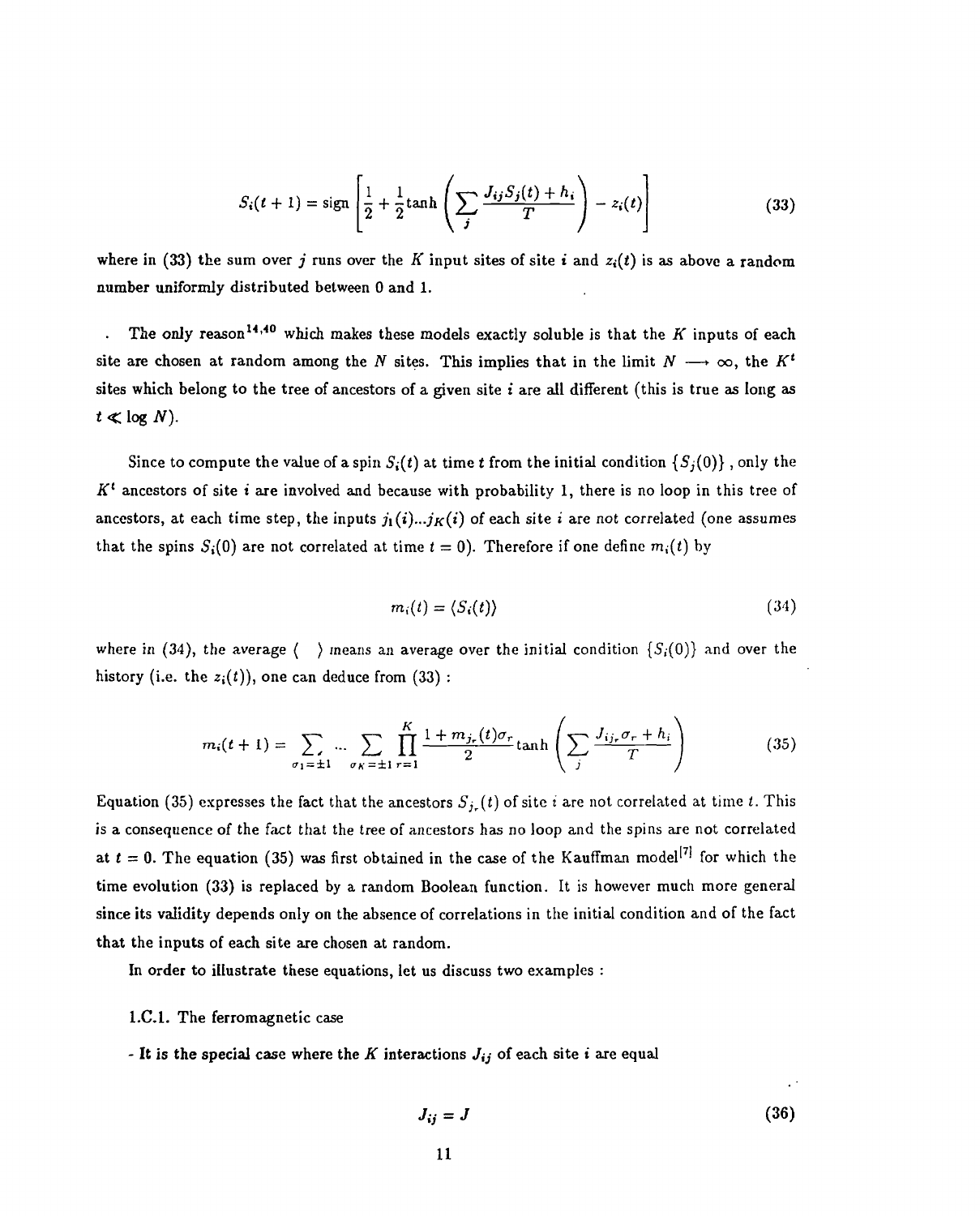Then by choosing the initial condition with  $m_i(t)$  independent of *i*, one sees from (35) that at any later time *t,* the solution remains uniform :

$$
m_i(t) = m(t) \tag{37}
$$

and that the magnetization *m(t)* evolves according to

$$
m(t+1) = \sum_{n=0}^{K} {K \choose n} \left(\frac{1+m(t)}{2}\right)^n \left(\frac{1-m(t)}{2}\right)^{K-n} \tanh\left(\frac{(2n-K)J+h}{T}\right) \tag{38}
$$

It is important to notice that the fact that the inputs  $j_1(i)...j_K(i)$  are chosen at random is essential to derive (38). This model is clearly a model with non symmetric interactions since when a site *j* is an ancestor of a site i, it is very unprobable for large *N* that *i* is an ancestor of *j.*

The corresponding model with symmetric interactions which would be a usual tree with  $J_{ij} =$  $J_{ji} = J$  is a much more difficult problem for which one does not know the analytic expression of the magnetization as a function of time.

From  $(38)$ , one sees that in zero field  $(h = 0)$ , the system can either be in a paramagnetic phase (if  $m = 0$  is the attractive fixed point) or in a ferromagnetic phase (if there is a pair of attractive fixed points  $\pm m^*$  with  $m^* > 0$ ). The transition temperature  $T_c$  below which the system is ferromagnetic can be computed from (38) by linearizing around  $m = 0$  and one finds that  $T_c$  is solution of

$$
1 = \sum_{n=0}^{K} {K \choose n} \frac{(2n-K)}{2^K} \tanh\left(\frac{(2n-K)J}{T_c}\right)
$$
 (39)

1.C.2. Chaotic phase in a non symmetric spin glass<sup>6,8</sup>

Consider again a system a N spins  $S_i(t) = \pm 1$  with  $K$  random inputs  $j_1(i)...j_K(i)$  associated to each site *i*. Let us describe the dynamical properties of this system in the case of parallel dynamics at zero temperature (deterministic dynamics)

$$
S_i(t+1) = sign\left(\sum_j J_{ij} S_j(t) + h_i\right)
$$
\n(40)

where the interaction  $J_{ij}$  and the local fields  $h_i$  are randomly distributed according to Gaussian distributions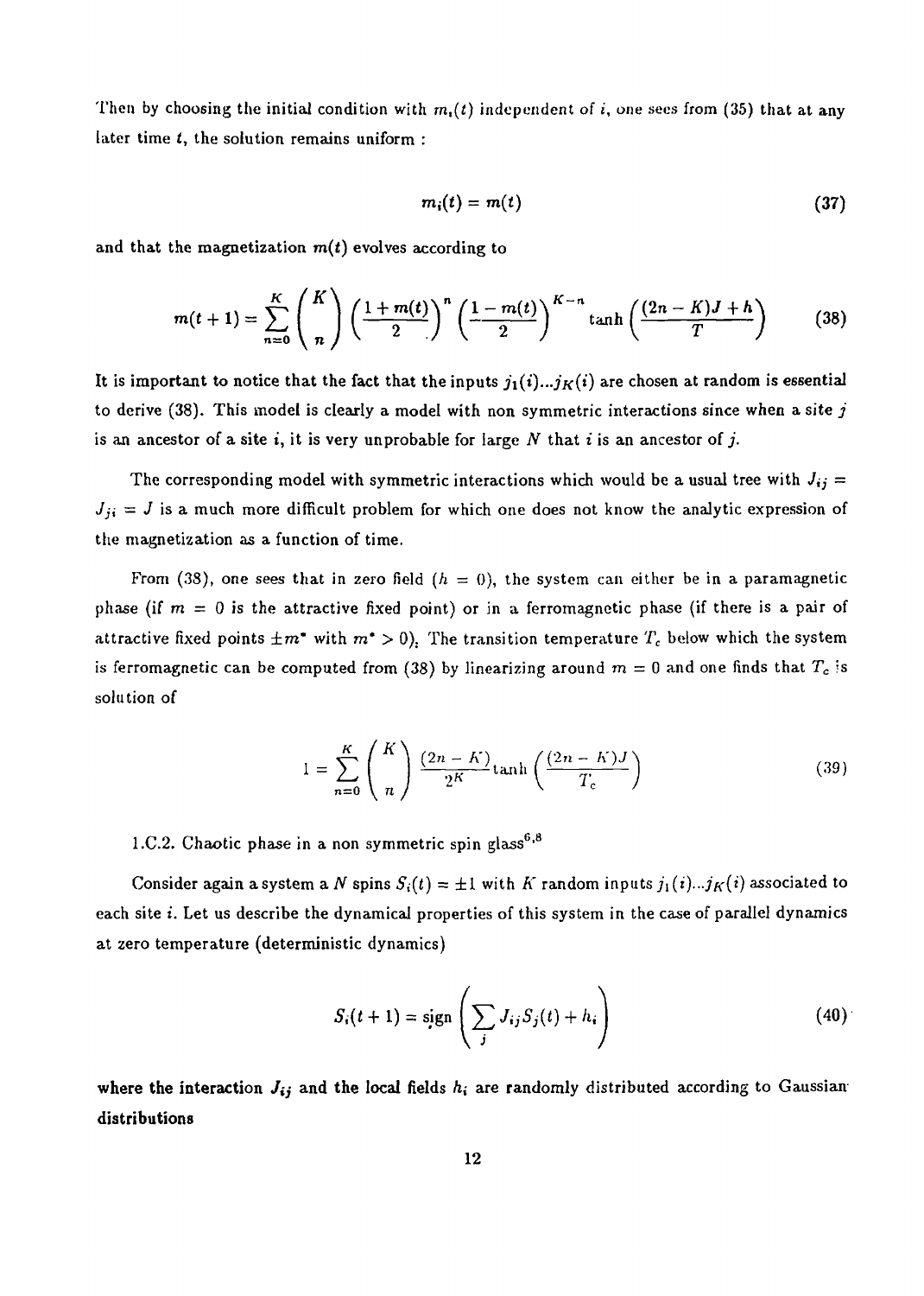$$
\rho(J_{ij}) = \frac{1}{\sqrt{2\pi}} \exp -\left(\frac{J_{ij}^2}{2}\right) \tag{41}
$$

$$
\rho(h_i) = \frac{1}{\sqrt{2\pi\Delta}} \exp -\left(\frac{h_i^2}{2\Delta}\right) \tag{42}
$$

We are going to show that there exists a critical value  $\Delta_c$  of  $\Delta$  such that for  $\Delta < \Delta_c$  the system has a chaotic behavior. Let us compare two configurations  $\{S_i(t)\}$  and  $\{\tilde{S}_i(t)\}$  which evolve according **to the same rules (40) :**

$$
S_i(t+1) = sign\left(\sum_j J_{ij} S_j(t) + h_i\right)
$$
  

$$
\bar{S}_i(t+1) = sign\left(\sum_j J_{ij} \tilde{S}_j(t) + h_i\right)
$$
 (43)

To do so, we can define the distance  $d(t)$  between these 2 configurations

$$
d(t) = \frac{1}{2N} \sum_{i=1}^{N} \left| S_i(t) - \bar{S}_i(t) \right| \tag{44}
$$

This distance is the fraction of spins which are different in the two configurations. One can show that the time evolution of this distance is given by

$$
d(t+1) = \sum_{n=0}^{K} {K \choose n} [1 - d(t)]^{K-n} [d(t)]^n \frac{2}{\pi} \tan^{-1} \left( \sqrt{\frac{n}{K - n + \Delta}} \right)
$$
(45)

 $\binom{K}{n} (1-d)^{K-n} d^n$ of having *n* inputs different in the two configurations. Then for such a site, one can write (44) as

$$
S_i(t+1) = sign(X+Y)
$$
  

$$
\tilde{S}_i(t+1) = sign(X-Y)
$$
 (46)

where X and Y are Gaussian variables of width  $\Delta + K - n$  and n. Then the probability that  $S_i(t + 1) \neq \bar{S}_i(t + 1)$  is given by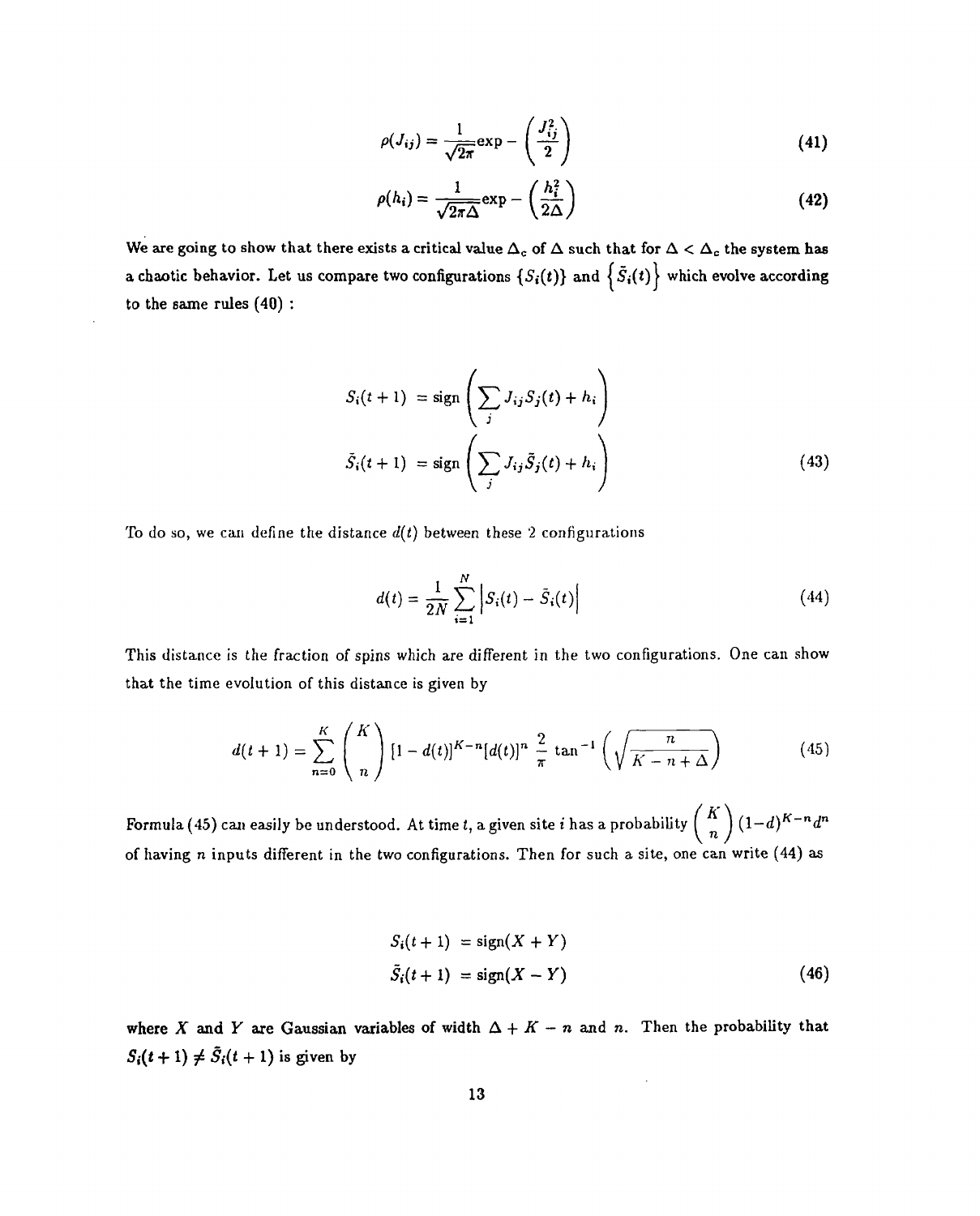$$
\text{Prob}\left(S_i(t+1) \neq \bar{S}_i(t+1)\right) = \text{Prob}(|X| < |Y|) = \frac{2}{\pi} \tan^{-1}\left(\sqrt{\frac{n}{K-n+\Delta}}\right) \tag{47}
$$

To obtain (47), we have used the fact that *X* and *Y* are sums of independent random variables. This is justified because the inputs  $S_{j_1}(t)...S_{j_K}(t)$  are uncorrelated.

From (45), we see that  $d = 0$  is always a fixed point. Clearly, if two configurations are identical, they remain identical for ever. When  $\Delta$  varies, this fixed point becomes unstable for  $\Delta < \Delta_c$  where  $\Delta_c$  is solution of

$$
1 = \sum_{n=0}^{K} {K \choose n} n \frac{2}{\pi} \tan^{-1} \left( \sqrt{\frac{1}{K - 1 + \Delta_c}} \right) \tag{48}
$$

and a new attractive fixed point  $d^*$  appears. Since  $d = 0$  is unstable, one can conclude that two configurations which are initially very close have trajectories which diverge implying that the system is chaotic.

It is interesting to notice that for these simple mean field models, the distance between 2 configurations converges to a fixed value *d'* independent of their initial distance.

#### 2. NETWORKS OF RANDOM AUTOMATA

 $\mathcal{F}_{\mathcal{A}}$  $\overline{\phantom{a}}$ 

> In this chapter we are going to consider a single class of models : networks of random automata. The system consists of N spins  $S_i(t) = \pm 1$ . Each spin  $S_i$  receives inputs from K other sites  $j_1(i)...j_K(i)$  and evolves according to a random Boolean function  $f_i$  of  $K$  variables

$$
S_i(t+1) = f_i\left(S_{j_1(i)}(t), \dots, S_{j_K(i)}(t)\right) \tag{49}
$$

There are  $2^{2K}$  different Boolean functions of *K* variables : for example for  $K = 1$ , there are 4 Boolean functions  $g_1, g_2, g_3$  and  $g_4$ :

| σ |  | $g_1(\sigma)   g_2(\sigma)   g_3(\sigma)   g_4(\sigma)$ |  |
|---|--|---------------------------------------------------------|--|
|   |  |                                                         |  |
|   |  |                                                         |  |

Here, we choose for each site  $i$  a random Boolean  $f$  function with a probability  $p^n(1-p)^{2^K-n}$ where *n* is the number of times that the function takes the value  $-1$ . (In the above example  $g_1$  would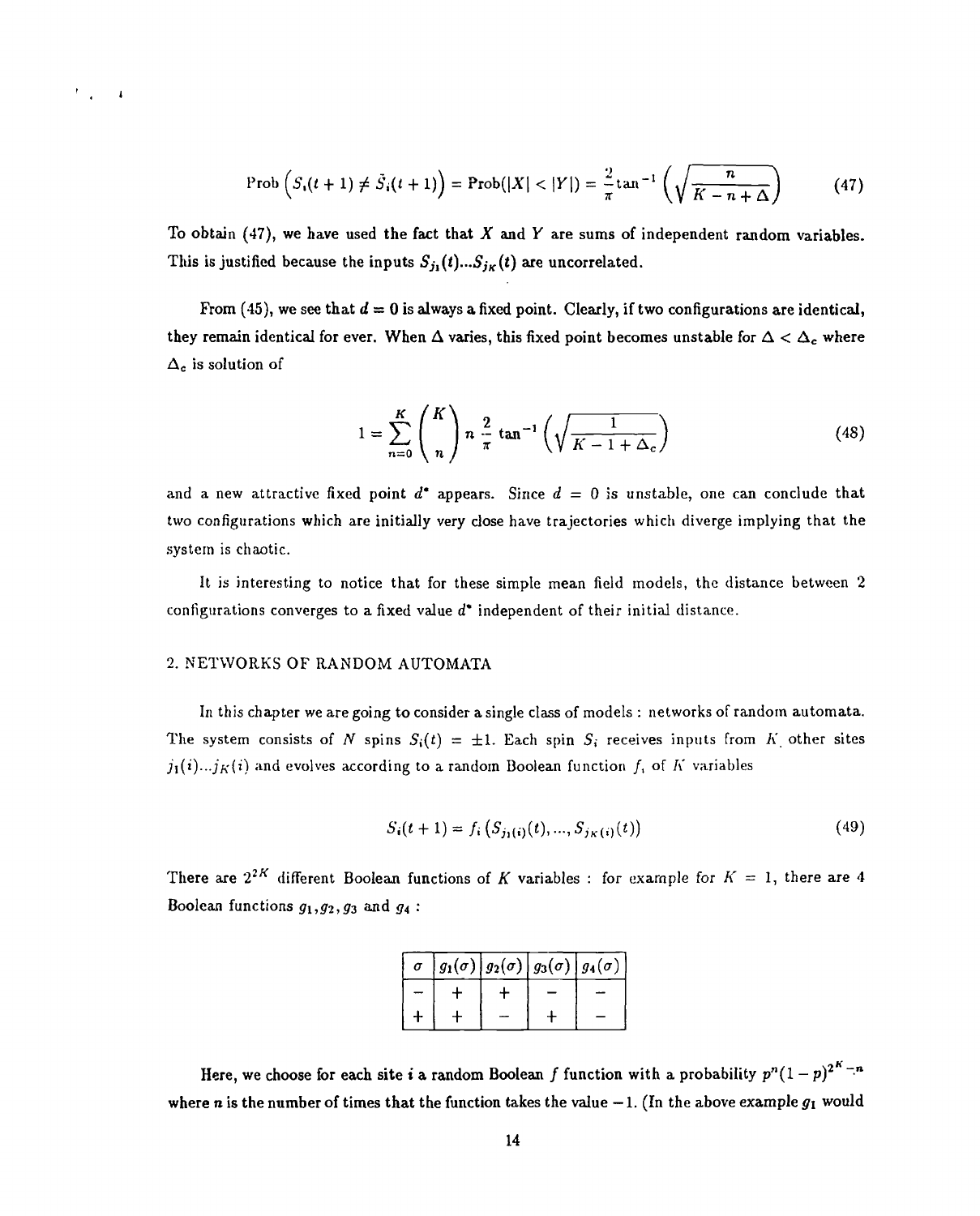be chosen with probability  $(1 - p)^2$ ,  $g_2$  and  $g_3$  with probability  $p(1 - p)$  and  $g_4$  with probability  $p<sup>2</sup>$ ). For  $p = 1/2$ , all the Boolean functions have equal weights.

In this chapter we will first consider the mean field case (Sections A, B and C) for which the inputs are  $j_1(i)...j_K(i)$  of each site i are chosen at random among the N sites. Then we will discuss the finite dimensional case where the inputs are the neighbors of a site on a regular lattice (Section D).

#### 2.A. The Kauffman model

The Kauffman model was introduced as a model for cell differentiation. It describes a system of *N* genes  $S_i = \pm 1$  (+1 if the gene is on and -1 if it is off). The activity of a gene *i* is influenced by K other genes  $(j_1(i), j_2(i)...j_K(i))$ . Each gene is influenced by other genes which are usually far away and it is a reasonable approximation to assume that  $j_1(i)...j_K(i)$  are chosen at random among the *N* genes. Then another simplifying assumption is to take a discrete time and random Boolean functions  $f_i$  to make evolve the gene activities.

So in the Kauffman model the  $S_i(t)$  evolve according to (49) with random Boolean functions  $f_i$  and random inputs  $j_1(i)...j_K(i)$ .



|                  | $j_1(i)$         | $j_2(i)$ | $\mid$ $j_3(i)$ |  |
|------------------|------------------|----------|-----------------|--|
|                  | 2                | 3        | 5               |  |
| $\boldsymbol{2}$ | 3                | 2        |                 |  |
| 3                |                  |          | 5               |  |
| 4                | $\boldsymbol{2}$ | 5        |                 |  |
| 5                |                  | 5        |                 |  |

FIGURE 4 Example of the connections in the Kauffman model for  $N = 5$  sites and  $K = 3$ 

The first results $^{9-11}$  obtained by Kauffman concerned the periods of the attractors. Kauffman studied numerically how the period of an attractor depends on the system size *N.* He found two regimes when  $p = 1/2$ : for  $K \le 2$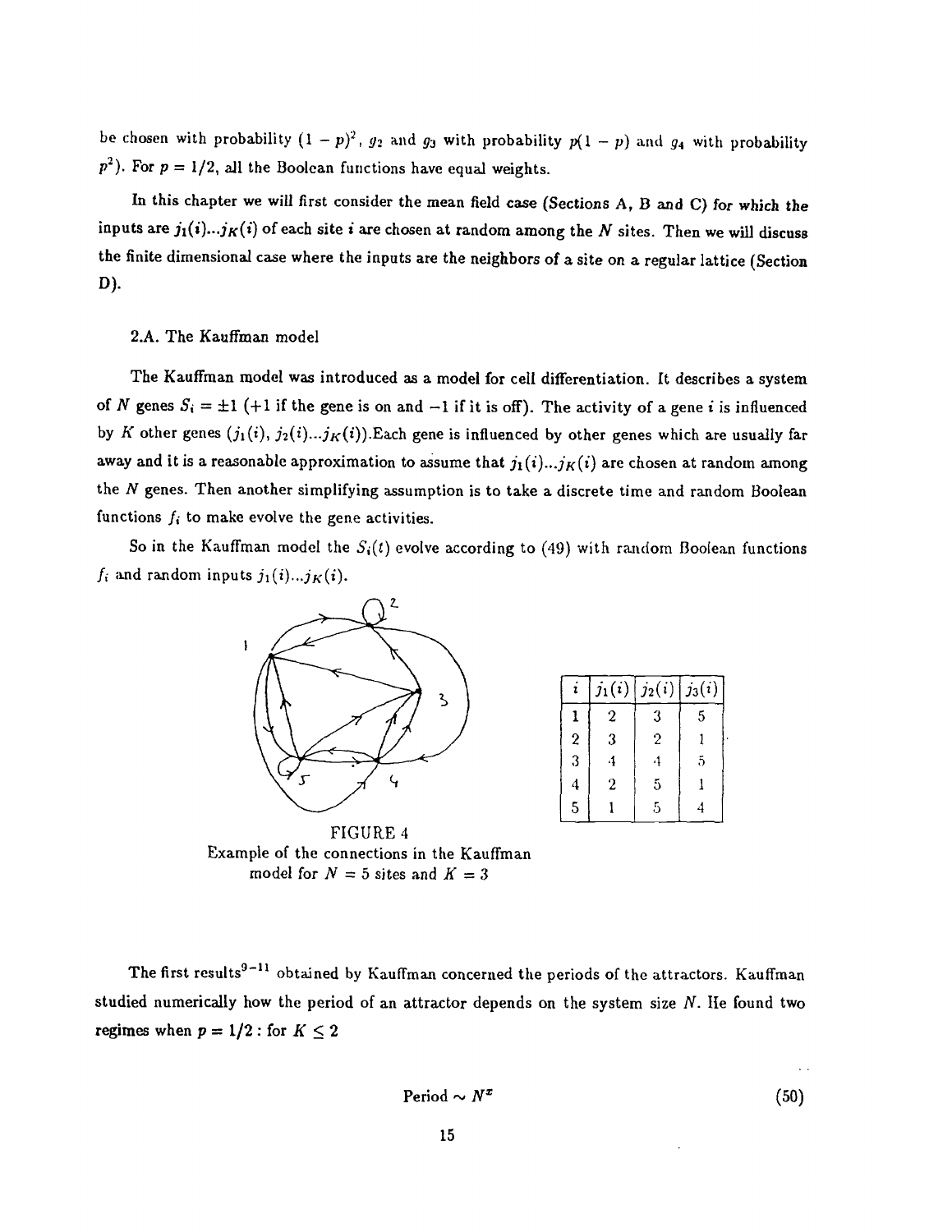whereas for  $K > 2$ , the period increases exponentially with N

$$
Period \sim e^{N\alpha} \tag{51}
$$

Up to now, there does not exist any exact analytical calculation of the period except for  $K = 1^{-12,13}$ . In particular the value of  $\alpha$  (in eq.(51)) as a function of *K* has not yet been calculated analytically (see the conclusion for an attempt).

Because this model belongs to the class of mean field models described in l.C. (the inputs are chosen at random), there are some quantities for which the time evolution can be calculated exactly. As in example 1.C.2., one can calculate the time evolution of the distance  $d(t)$  between two configurations  $\{S_i(t)\}$  and  $\{S_i(t)\}$ :

$$
d(t) = \frac{1}{2N} \sum_{i=1}^{N} \left| S_i(t) - \bar{S}_i(t) \right|.
$$
 (52)

By using exactly the same reasoning as in 1.C.2., one obtains<sup>14,15</sup> that

$$
d(t+1) = 2p(1-p)\left(1 - (1 - d(t))^K\right) \tag{53}
$$

Here again, the probability that a spin : has all its inputs the same in the two configurations is  $(1 - d(t))^K$ . For the spin *i* to be different at time  $t + 1$ , first we need that not all the inputs are the same (probability  $= 1 - (1-d)^K$  and then that f gives two different outputs (probability=2p(1-p)). From (54) we see that there is a critical line

$$
K_c(p) = \frac{1}{2p(1-p)}\tag{54}
$$

For  $K < K_c$ , the only (attractive) fixed point is  $d = 0$ . So for any initial distance  $d(0)$ , the final distance vanishes. The system forgets completely its initial condition since different initial configurations always end up by becoming identical. By choosing  $\{\tilde{S}_i(0)\} = \{S_i(1)\}\$ , we see that for almost all *i* one has in the limit  $t \rightarrow \infty$ 

$$
S_i(t) = \tilde{S}_i(t) = S_i(t+1)
$$
\n(55)

and therefore (almost) all spins are fixed in time. Since almost all spins are fixed in time, one can say that the system is in *its frozen phase.*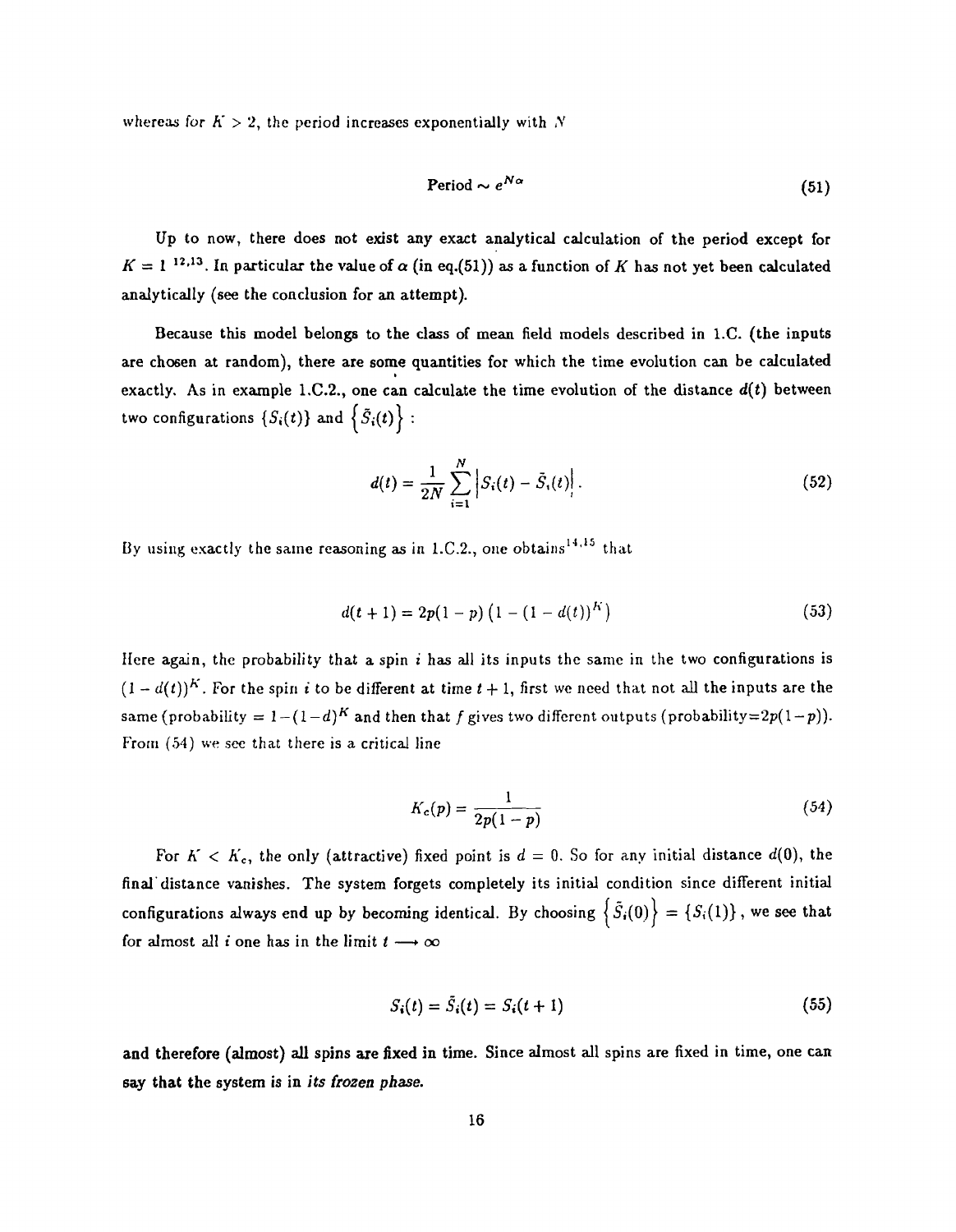For  $K > K_c$ , the fixed point  $d = 0$  becomes unstable and there appears a new attractive fixed point  $d^* \neq 0$ . Two initial conditions, even if they are very close, remain different. In the long time limit their distance *d(t)* does not depend on their initial distance and converges to *d',* the attractive fixed point of (53). Since close trajectories in phase space have the tendency to diverge, one can say that  $K > K_c(p)$  corresponds to the *chaotic phase*.



# 2.B. Distribution of activities in the Kauffman model<sup>7,16</sup>

There are other quantities which can be computed exactly for the Kauffman model. If one defines  $m_i(t)$  as

$$
m_i(t) = \langle S_i(t) \rangle \tag{56}
$$

where  $\langle \rangle$  means an average over an ensemble of initial conditions and if the spins are chosen to be uncorrelated in the initial condition, i.e. the probability of starting with some initial condition *{Si}* is

$$
\prod_{i=1}^{N} \left( \frac{1 + m_i(0)S_i}{2} \right) \tag{57}
$$

we have seen in 1.C. that almost all the  $m_i(t)$  will satisfy (in the limit  $N \longrightarrow \infty$ )

$$
m_i(t+1) = \sum_{\sigma_1 = \pm 1} \dots \sum_{\sigma_K = \pm 1} \prod_{r=1}^K \left( \frac{1 + m_{j_r}(t) \sigma_r}{2} \right) f_i(\sigma_1, ..., \sigma_r)
$$
(58)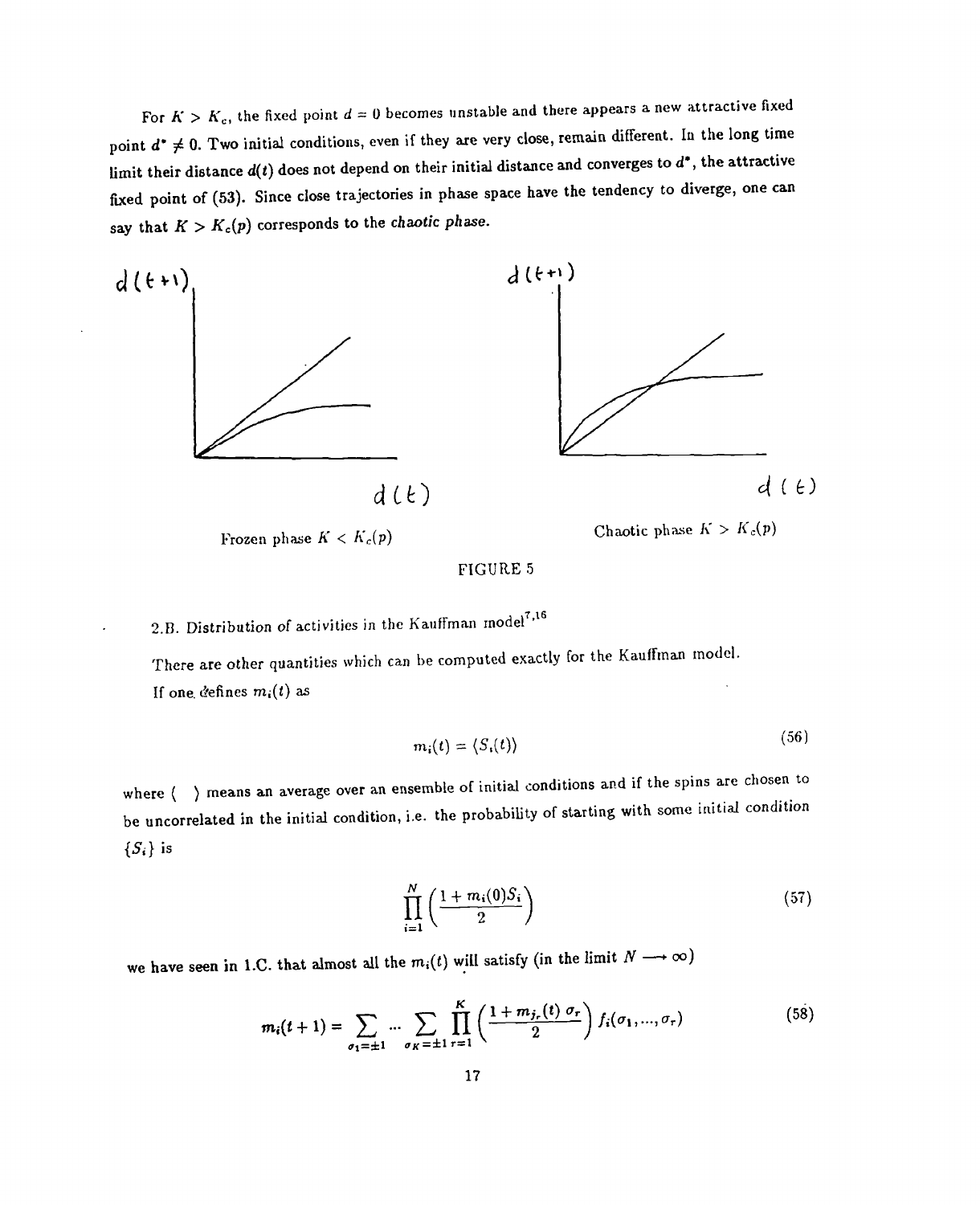From (58) one can write a recursion<sup>7</sup> for the distribution of activities  $P_t(m)$  which is defined by

$$
P_t(m) = \frac{1}{N} \sum_{i=1}^{N} \delta(m - m_i(t))
$$
\n(59)

In the limit  $t \longrightarrow \infty$ ,  $P_t(m)$  converges to a stationnary distribution  $P_{\infty}(m)$  which is the solution of an integral equation<sup>7</sup>. For the Kauffman model one finds two sorts of shapes :





In the frozen phase  $K < K_c(p)$ ,  $P_{\infty}(m)$  consists of the sum of two delta functions at +1 and at  $-1$ : almost all the spins have a value independent of their initial conditions.

For  $K > K_c(p)$ , in addition to the two delta functions at  $m = \pm 1$ , one has a continuous part in  $P_{\infty}(m)$ .

There is another definition of  $P_{\infty}(m)$  which gives exactly the same distribution. If one defines  $m_i$  as the time average of  $S_i(t)$  for a fixed initial condition

$$
m_i = \lim_{t_0 \to \infty} \frac{1}{t_0} \sum_{t=1}^{t_0} S_i(t)
$$
 (60)

and if  $P(m)$  is the distribution of these  $m_i$ 

$$
P(m) = \frac{1}{N} \sum_{i=1}^{N} \delta(m - m_i)
$$
 (61)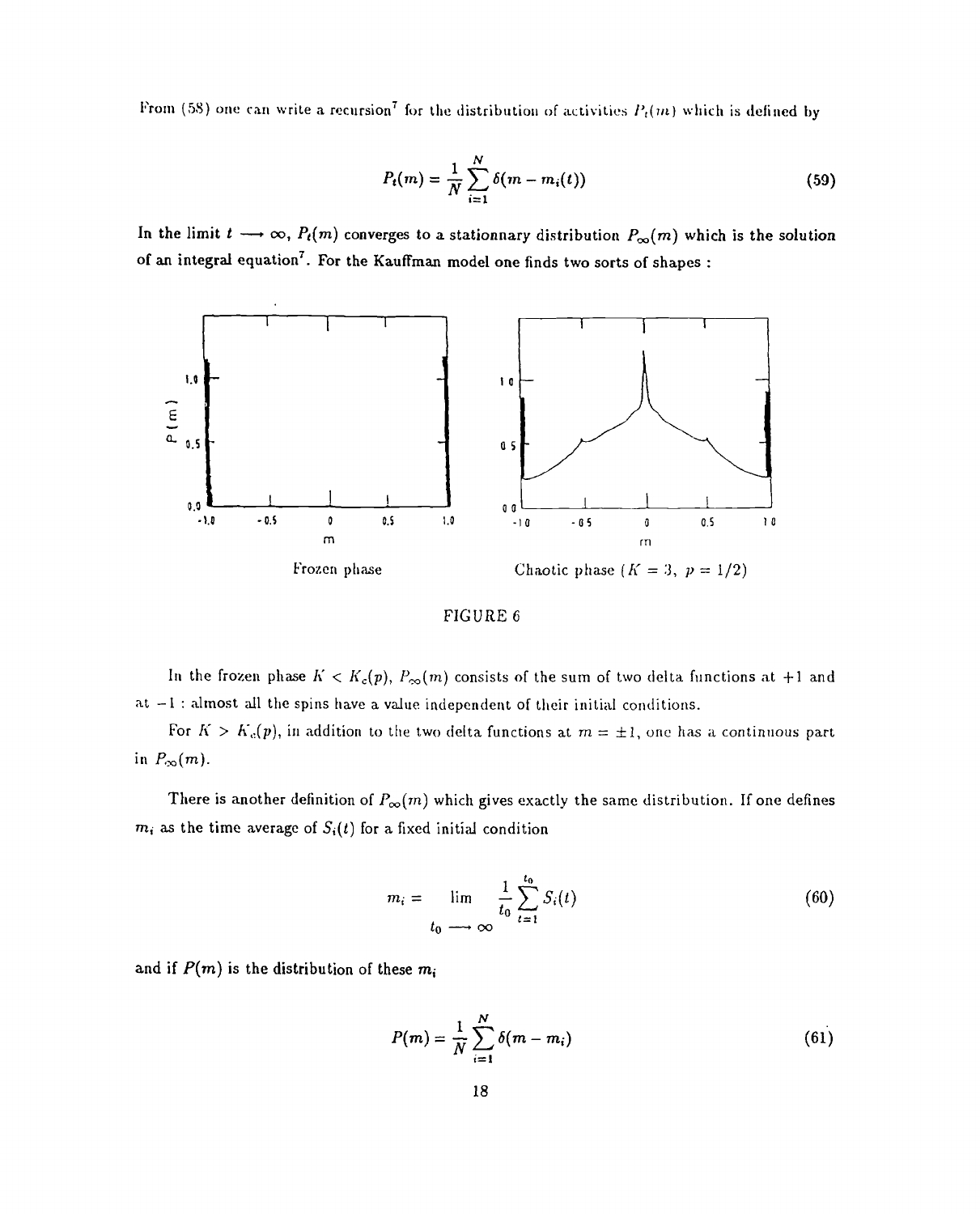one can show<sup>7</sup> that  $P(m)$  satisfies exactly the same integral equation as  $P_{\infty}(m)$  and therefore has the shapes given in Figure 6. The delta functions at  $m = \pm 1$  correspond to the spins which do not move whereas the continuous part in  $P(m)$  represents the moving spins.

#### 2.C. The effect of noise

For all the automata models defined by (49), one can be interested to study the effect of an external random noise. To do so, one replaces the time evolution (49) by a stochastic rule :

$$
S_i(t+1) = f_i(S_{j_1(i)}(t), ..., S_{j_K(i)}(t)) \text{ with probability } \frac{1}{2} + \frac{1}{2}\tanh\frac{1}{T}
$$
  

$$
S_i(t+1) = -f_i(S_{j_1(i)}(t), ..., S_{j_K(i)}(t)) \text{ with probability } \frac{1}{2} - \frac{1}{2}\tanh\frac{1}{T}
$$
 (62)

The parameter *T* in (62) plays the role of a temperature. Clearly in the zero temperature limit, one recovers the deterministic case (49).

To implement (62), one chooses at each time step N random numbers  $z<sub>i</sub>(t)$  uniformly distributed between 0 and 1 and one updates  $S_t(t+1)$  by

$$
S_i(t+1) = sign\left(\frac{1}{2} + \frac{1}{2}\tanh\left(\frac{1}{T}\right)f_i(S_{j_1}(t),...,S_{j_K}(t)) - z_i(t)\right)
$$
(63)

We see that as in other stochastic cases, a configuration  $C_{t+1} = \{S_i(t+1)\}\$  depends on the previous configuration  $C_t = S_t(t)$  and on the thermal noise  $N$ oise<sub>t</sub> =  $z_i(t)$ .

$$
C_{t+1} = F(C_t, \text{Noise}_t) \tag{64}
$$

So the configuration  $\mathcal{C}_t$  of the system at time  $t$  depends on its initial condition  $\mathcal{C}_0$  and on the thermal noise between times  $0$  and  $t-1$ . To study the respective effects of the initial condition and of the thermal noise, one can measure the distance  $d(t)$  between two configurations (52), but there are several distances which can be measured:

#### 2.C.I. Uncorrelated noise

First one can measure the distance between two configurations which are subjected to uncorrelated noises i.e.

$$
S_i(t+1) = \text{sign}\left[\frac{1}{2} + \frac{1}{2}\text{tanh}\frac{1}{T}f_i(\{S_j(t)\}) - z_i(t)\right]
$$
  

$$
\tilde{S}_i(t+1) = \text{sign}\left[\frac{1}{2} + \frac{1}{2}\text{tanh}\frac{1}{T}f_i(\{\tilde{S}_j(t)\}) - \tilde{z}_i(t)\right]
$$
(65)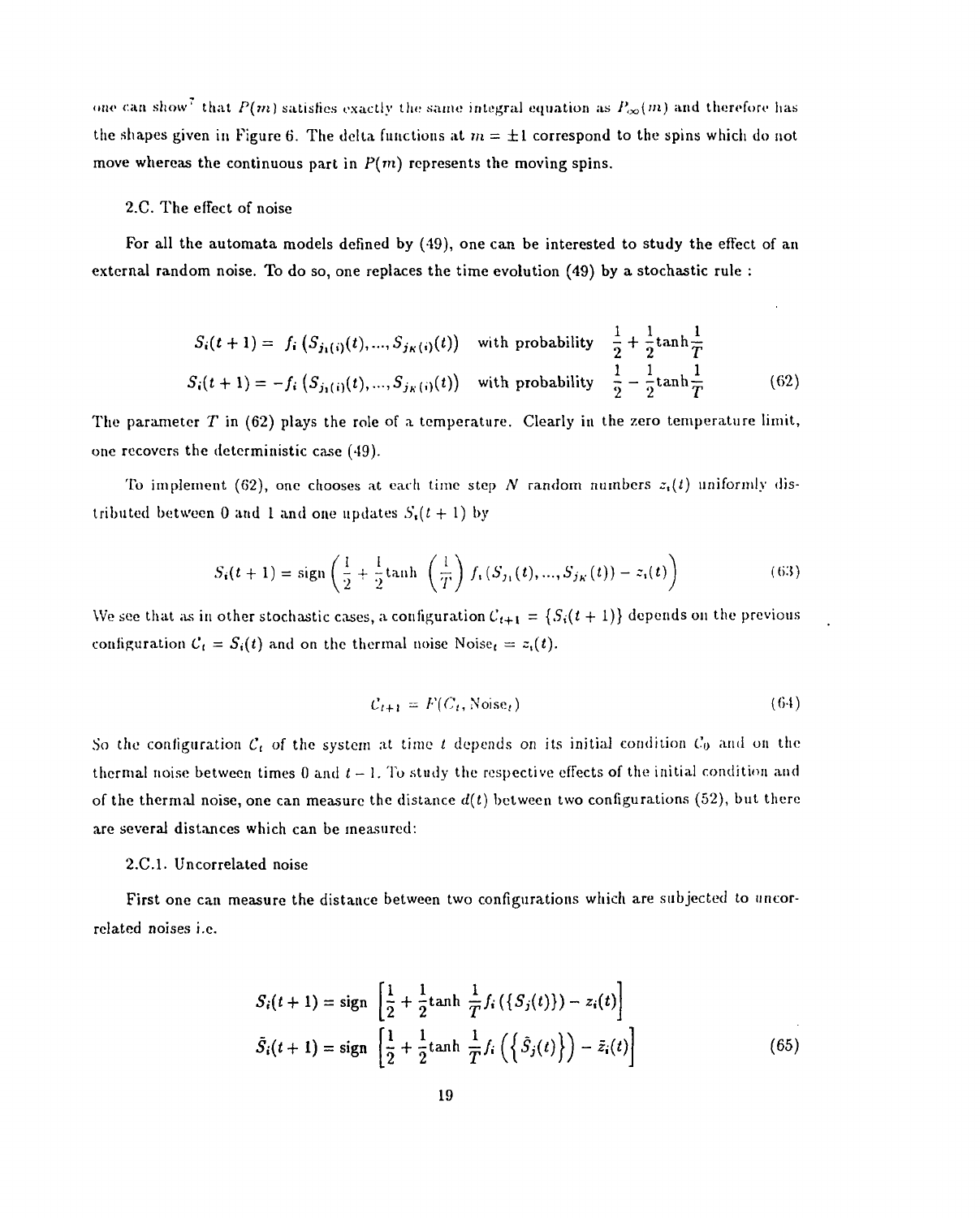For the K auffman model and again because the inputs of each site  $i$  are uncorrelated, one can obtain an exact expression for the time evolution of  $d(t)$ . One finds that for  $p = 1/2$ 

$$
d(t+1) = \frac{1}{2} \left( 1 - (1 - d(t))^{K} \tanh^{2} \frac{1}{T} \right)
$$
 (66)

In the limit  $T \longrightarrow 0$ , one recovers (53) (for  $p = 1/2$ ). There is not much to say on  $d(t)$  in this case because there is always an attractive fixed point of (66) which changes smoothly with *T* without any trace of a phase transition.

#### 2.C.2. Same noise

 $\mathbf{I}$ 

Another way of defining the distance between two configurations consists of using the same noise for the two configurations

$$
z_i(t) = \bar{z}_i(t) \tag{67}
$$

One can again calculate the time evolution of the distance  $d(t)$  in this case and one finds for  $p = 1/2$ 

$$
d(t+1) = (1 - (1 - d(t))^{K}) \frac{1}{2} \tanh \frac{1}{T}
$$
 (68)

*d —* 0 is always a fixed point : two identical configurations remain identical if they are subjected to the same thermal noise. As for uncorrelated noise one recovers (53) in the limit  $T \longrightarrow 0$ .

One can see in (68) that there is a dynamical phase transition at a temperature *Tc* given by

$$
\frac{K}{2}\tanh\frac{1}{T_c} = 1\tag{69}
$$

For  $T > T_c$ ,  $d = 0$  is an attractive fixed point and two different initial configurations always become identical. The system forgets quickly its initial condition.

For  $T < T_c$ ,  $d = 0$  becomes an unstable fixed point and a new attractive fixed point  $d^* \neq 0$ appears. The trajectories of two initially close configurations (if their initial distance is non zero) diverge and their distance converges to *d'.*

#### 2.C.3. Damage spreading

Even if the initial distance is zero (for example if the two configurations differ initially by a finite number of'spins), there is a finite probability that in the long time limit the two configurations end up at the distance  $d^*$ . If one defines the survival probability  $P(T)$  that two configurations which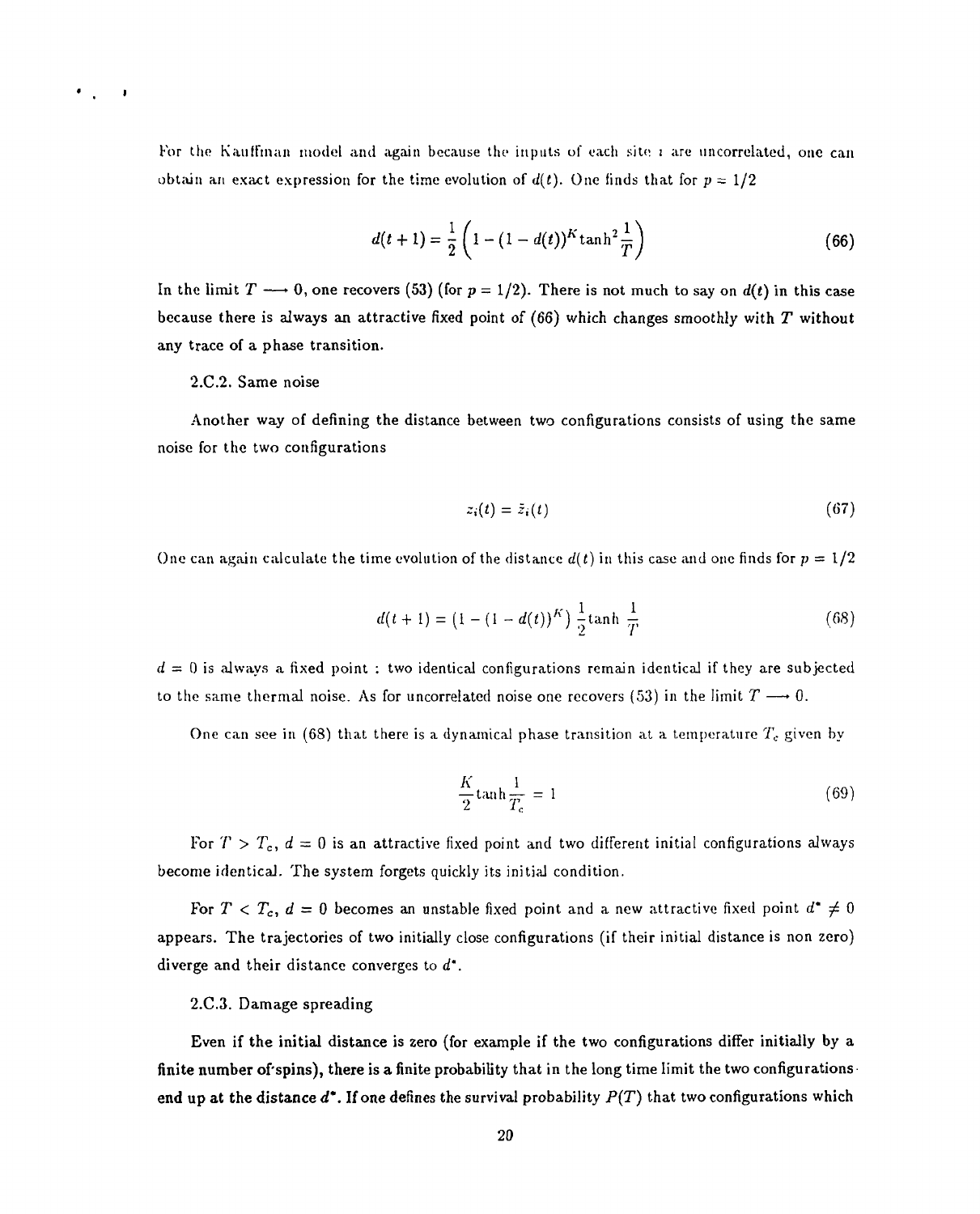differ initially by a single spin are still different in the long time limit, one can show that  $P(T) \neq 0$ for  $T < T_c$  and that  $P(T)$  is the non zero solution of

$$
P(T) = 1 - \exp\left(-\frac{K}{2}P(T)\tanh\frac{1}{T}\right)
$$
 (78)

This expression can be understood by writing a recursion for  $Q_m(t)$ , the probability that 2 configurations which differ initially by m spins have become identical before or at the t<sup>th</sup> time step. For  $p = 1/2$ , the recursion has the following form

$$
Q_m(t+1) = (c_m)^N + \sum_{n\geq 1}^N \frac{N!}{n!(N-n)!} (1-c_m)^n c_m^{N-n} Q_n(t)
$$
 (79)

where  $c_m$  is the probability that a randomly chosen site will be identical at time  $t + 1$  knowing that the two configurations differ at time *t* by m spins

$$
c_m = \left(1 - \frac{m}{N}\right)^K + \left(1 - \left(1 - \frac{m}{N}\right)^K\right) \left(\frac{1}{2} + \frac{1}{2}(1 - \tanh\frac{1}{T})\right)
$$
(80)

For large .V and *m* finite, (79) becomes

 $\pmb{\mathbf{r}}$ 

$$
Q_m(t+1) = \exp\left(-\frac{mK}{2}\tanh\frac{1}{T}\right)
$$
  
+ 
$$
\sum_{n\geq 1} \left(\frac{mK}{2}\tanh\frac{1}{T}\right)^n \frac{1}{n!} \exp\left(-\frac{mK}{2}\tanh\frac{1}{T}\right) Q_n(t)
$$
 (81)

If at time *t* and for finite m, we choose the following form of the  $Q_m(t)$ 

$$
Q_m(t) = [a(t)]^m \tag{82}
$$

where  $a(t)$  is a parameter, one gets from (81), that  $Q_m(t+1)$  keeps this m dependence with  $a(t+1)$ given by

$$
a(t+1) = \exp\left[-\frac{K}{2}(1-a(t))\tanh\frac{1}{T}\right]
$$
\n(83)

In the limit  $t \longrightarrow \infty$ ,  $a(t)$  converges to a fixed point  $a^*$  (with  $a^* = 0$  if  $T > T_c$  and  $a^* \neq 0$  if  $T < T_c$ ). It is then clear that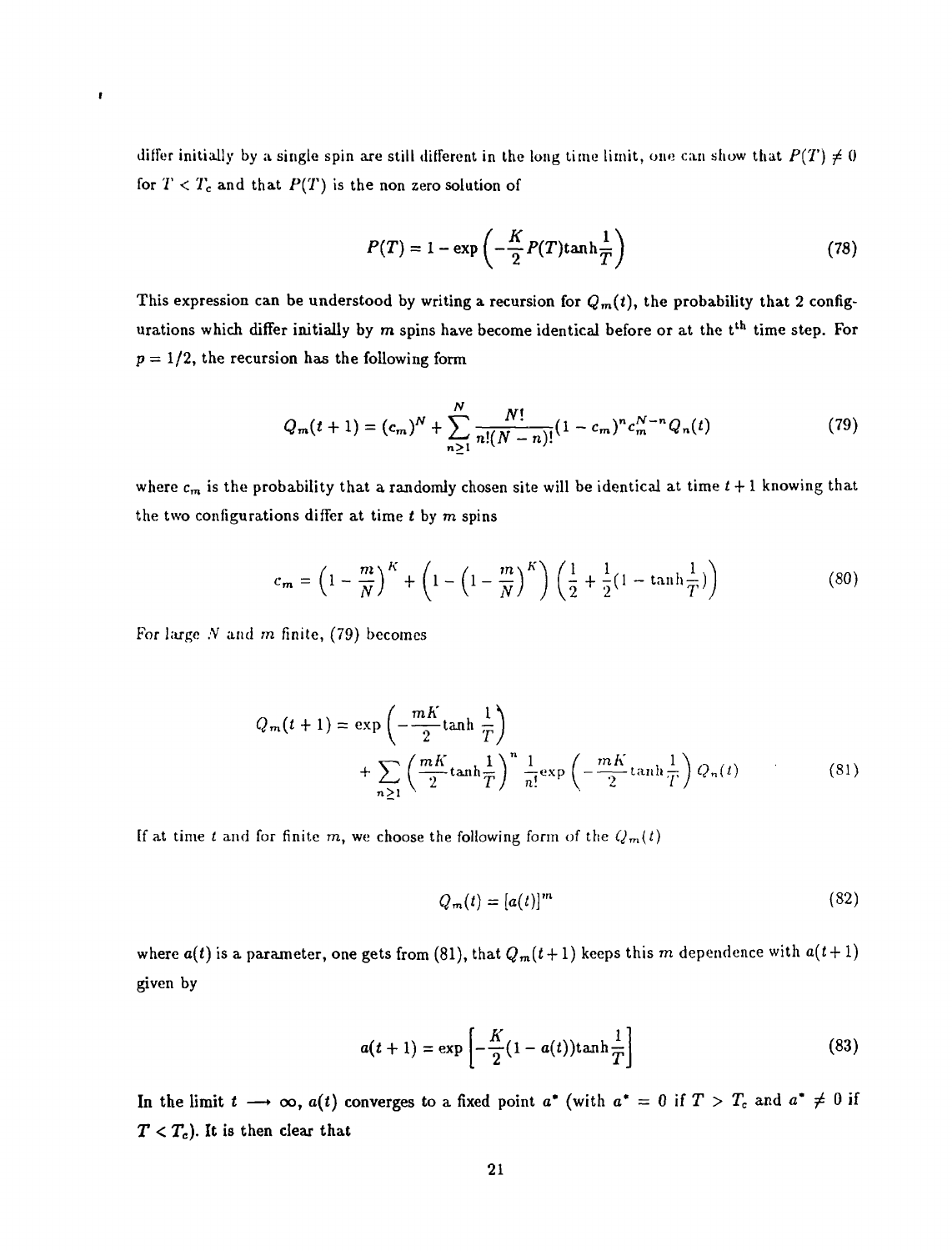$$
P(T) = 1 - a^* \tag{84}
$$

since  $1 - a^*$  is the probability that two configurations which differ by a single spin will never meet and this leads to (78).



FIGURE 7aand 7b The survival probability  $P(T)$  and the distance  $d^{*}(T)$  versus temperature for  $K = 3$  and  $p = 1/2$ . They both vanish at a dynamical phase transition  $T_c \simeq 1.243$  solution of (69).

#### 2.D. Random automata in finite dimension

For the Kauffman model (deterministic version as in sections 2.A and 2.B) the evolution of the distance  $d(t)$  and the distribution of local magnetisations can be calculated exactly. This is because the Kauffman model is a mean field model (Section I.C.).

One can wonder what would be the effect of correlations when the system has some spatial structure. The simplest way of generalizing the Kauffman model to a finite dimensional model is to put the spins  $S_i(t)$  on a regular lattice (of coordination number  $K$ ) and to consider that the inputs  $j_1(i)...j_K(i)$  are the neighbors of site *i* on the lattice. So the model in finite dimension is a system of N spins  $S_i(t)$  on a regular lattice. For each i:

- (1) the inputs  $j_1(i)...j_K(i)$  are the nearest neighbors of *i* on the lattice
- (2) the function  $f_i$  is a random Boolean function of  $K$  variables.

Since the number *K* of inputs is fixed, we can only vary the parameter *p* (introduced at the beginning of section 2) to see both the frozen and the chaotic phases. Because of the symmetry  $\cdots$  $p \longrightarrow 1-p$ , one needs only to study the range  $0 \le p \le .5$ .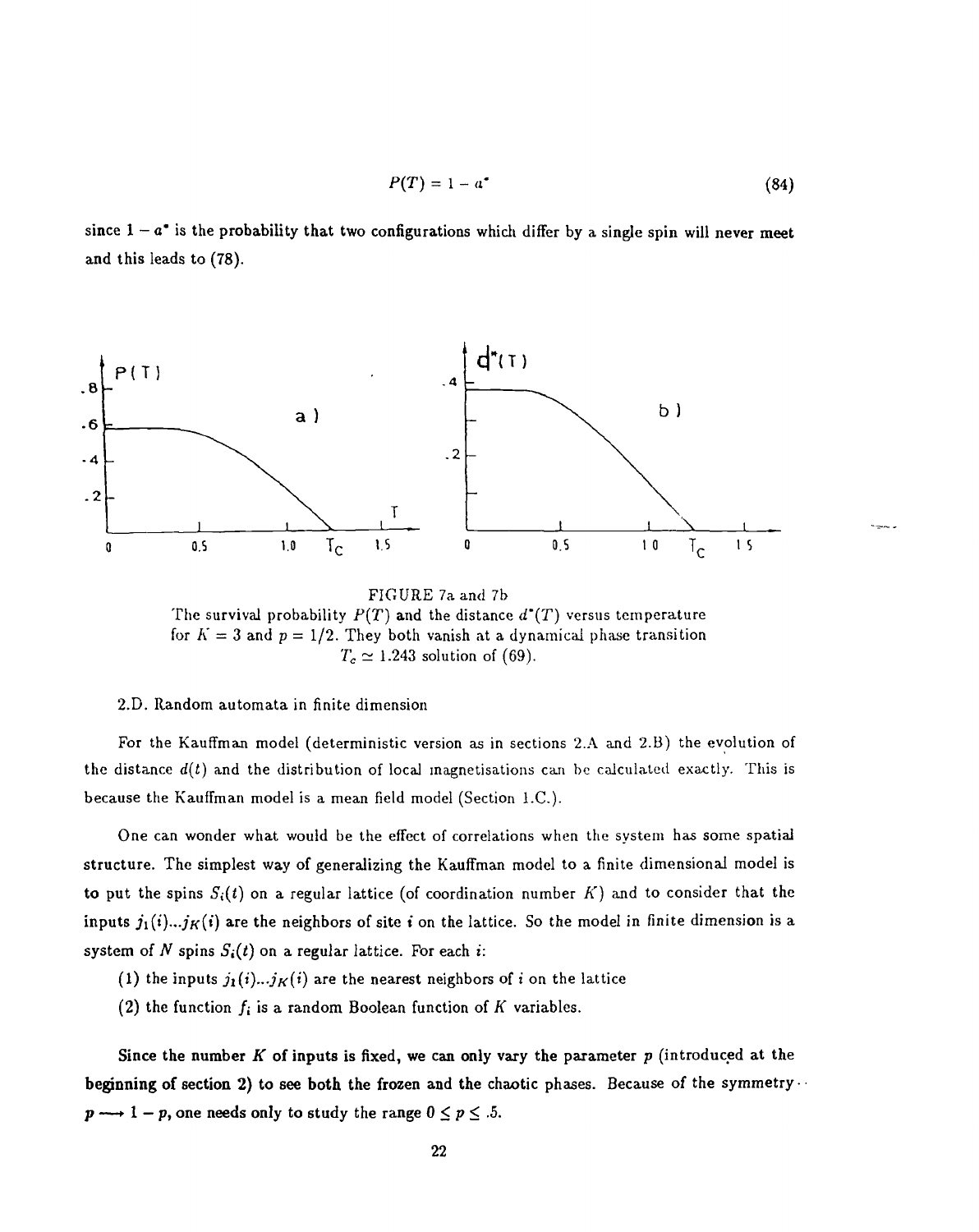For these finite dimensional systems, no analytical work has been done so far and all the known results have been obtained by numerical simulations. Let me describe here some results obtained for the 2d square lattice $17-23$ .

#### - *The distance*

The first quantity one can measure is the distance  $d(t)$  between two different configurations  $C_t$ and  $\tilde{C}_t$  as defined in equation (52). An important difference with the Kauffman model discussed in section 2.A. is that in finite dimension for  $0 < p \le .5$ , the distance  $d(\infty)$  in the long time limit depends on the initial distance *d(0).*



FIGURE 8 The distance  $d(t)$  for  $t \longrightarrow \infty$  versus the initial distance

The transition between the chaotic and the frozen phase can nevertheless be seen by looking at hew  $d(\infty)$  depends on  $d(0).$  When  $d(0) \longrightarrow 0,$  one observes<sup>17</sup> a threshold at

$$
p_c \simeq .26 \tag{85}
$$

(More recent numerical simulations<sup>19</sup> give a higher estimate  $p_c\simeq .29).$ 

For  $p < p_c$  (the frozen phase),  $d(\infty)$  vanishes as  $d(0) \longrightarrow 0$  whereas for  $p > p_c$  (the chaotic phase)  $d(\infty)$  has a non zero limit as  $d(0) \longrightarrow 0$ . The behavior of  $d(\infty)$  as a function of  $d(0)$  is very reminiscent of the magnetisation as a function of the magnetic field *h* for a ferromagnet. Above  $T_c$ , *m* vanishes as  $h \rightarrow 0$  whereas below  $T_c$ , *m* has a finite limit in the limit  $h \rightarrow 0$ .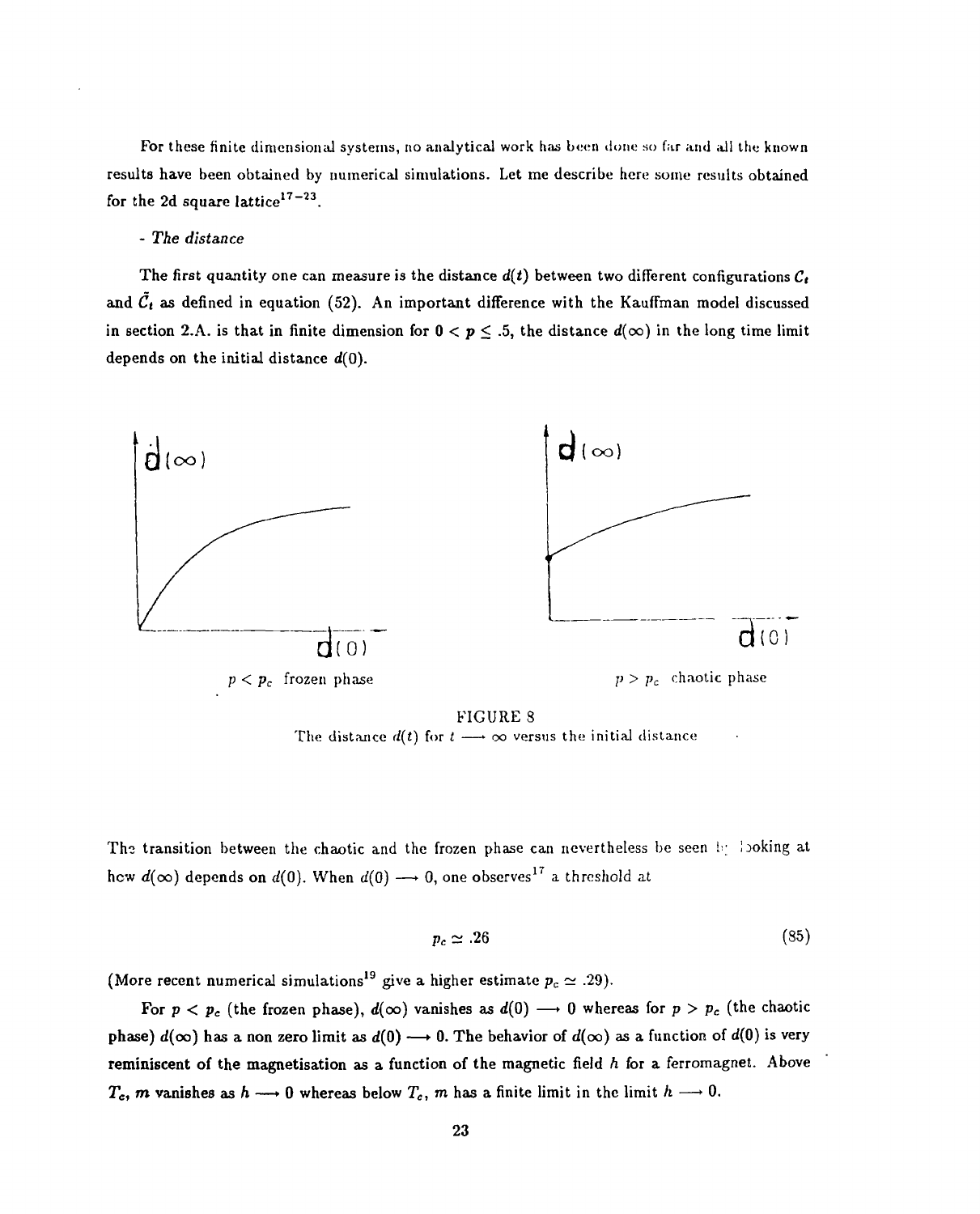#### - *Tlit: damage spreading*

In the chaotic phase, a small difference has the tendency to spread over the whole system. This means that if one considers two configurations which differ at  $t = 0$  by a single spin, they have a finite probability of differing by a macroscopic number of spins at time  $t = \infty$ . Critical exponents related to this problem of damage spreading have been calculated numerically $^{19,23}.$ 

Figure 9 obtained by AU Neumann illustrates the damage spreading phenomenon in the case of the 2d Kauffman model. One starts for a sample of  $100 \times 100$  spins with 2 configurations which are identical except for a small square of  $10 \times 10$  at the center. After many time steps, one sees that the damage has spread over the whole system in the chaotic phase  $p > p_c$  whereas it remains localized in the frozen phase *p < p<sup>c</sup>*



#### FIGURE 9

Damage spreading for the 2d Kauffman model (figure by A.U. Neumann)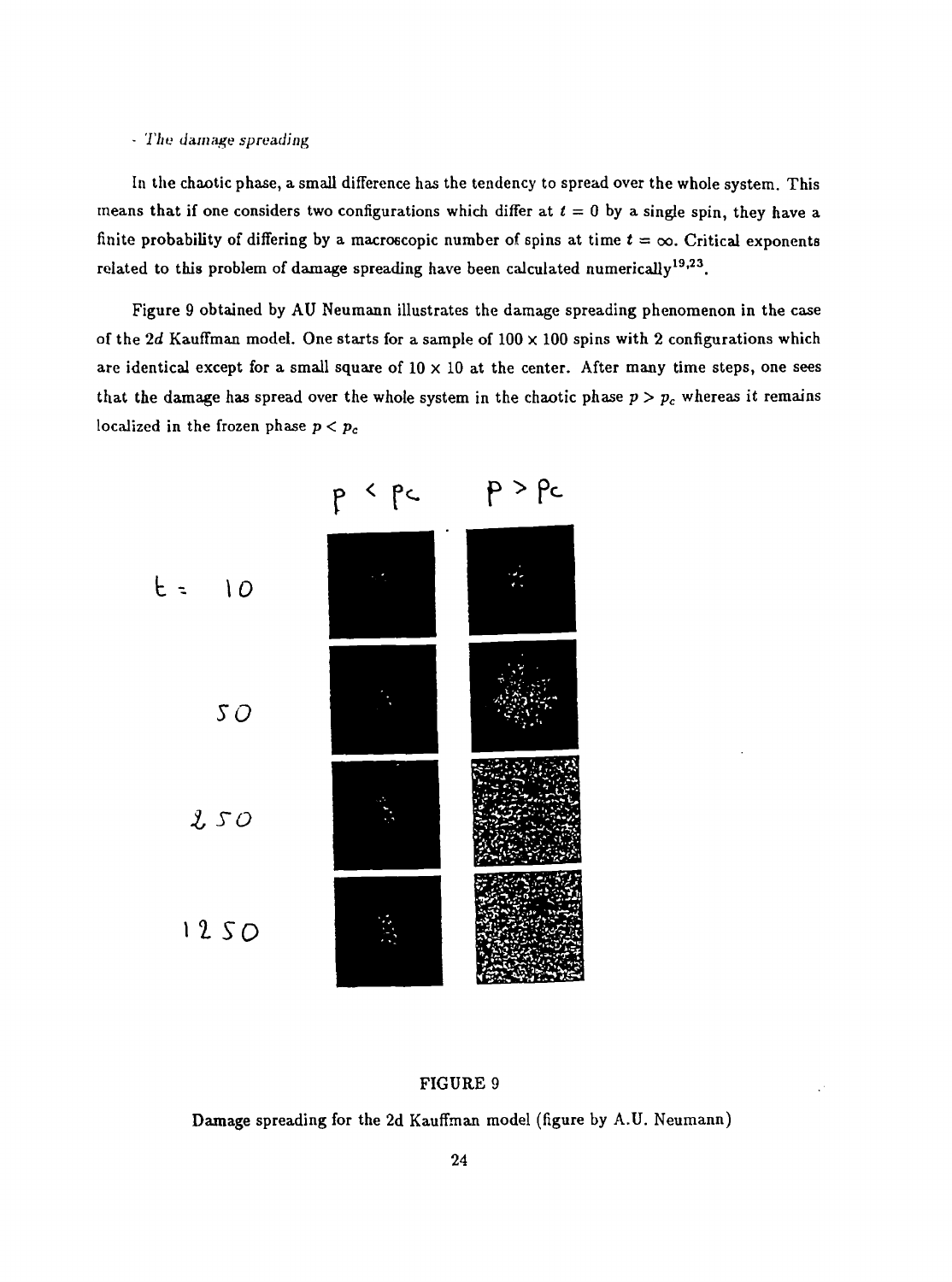#### - *The distribution of activities*

One can also measure the distribution of local magnetisations  $P(m)$  as defined by equations (60) and (61)<sup>22</sup>. One starts with a random initial configuration and one measures for each site *i* the magnetisation  $m_i$  averaged over a long (but finite  $\sim 1000$ steps) time for a large system.





P(m) versus *m* for the 2 dimensional case

For  $p < p_c$  (frozen phase),  $P(m)$  is a sum of delta functions at simple rational values of m. This corresponds to either spins which remain fixed for ever (after a few time steps) or to spins which belong to small clusters which have a periodic behavior with a short period.

In the chaotic phase  $(p > p_c)$  we see that in addition to the delta functions at simple rational values of m, there is a continuous part in  $P(m)$ . This continuous part is due to the presence of an infinite cluster of spins with no period (i.e. an infinite period).

We have seen that the distance  $d(t)$  and the distribution of magnetisations  $P(m)$  have more structure in the finite dimensional case than in the Kauffman model discussed in section 2.A,  $(d(\infty))$ depends on *d(0)and P(m)* has an infinite number of delta functions at all rational values of m). There is nevertheless a clear numerical evidence for a transition from the frozen to the chaotic phase (the fact that  $d(\infty)$  does not vanih as  $d(0) \longrightarrow 0$  and the presence of a continuous part in  $P(m)$  are two clear signatures of the chaotic phase).

**The effect of noise on automata in finite dimension has been studied numerically <sup>4</sup> and the results are very similar to those shown in Figure 8 (for the mean field case).**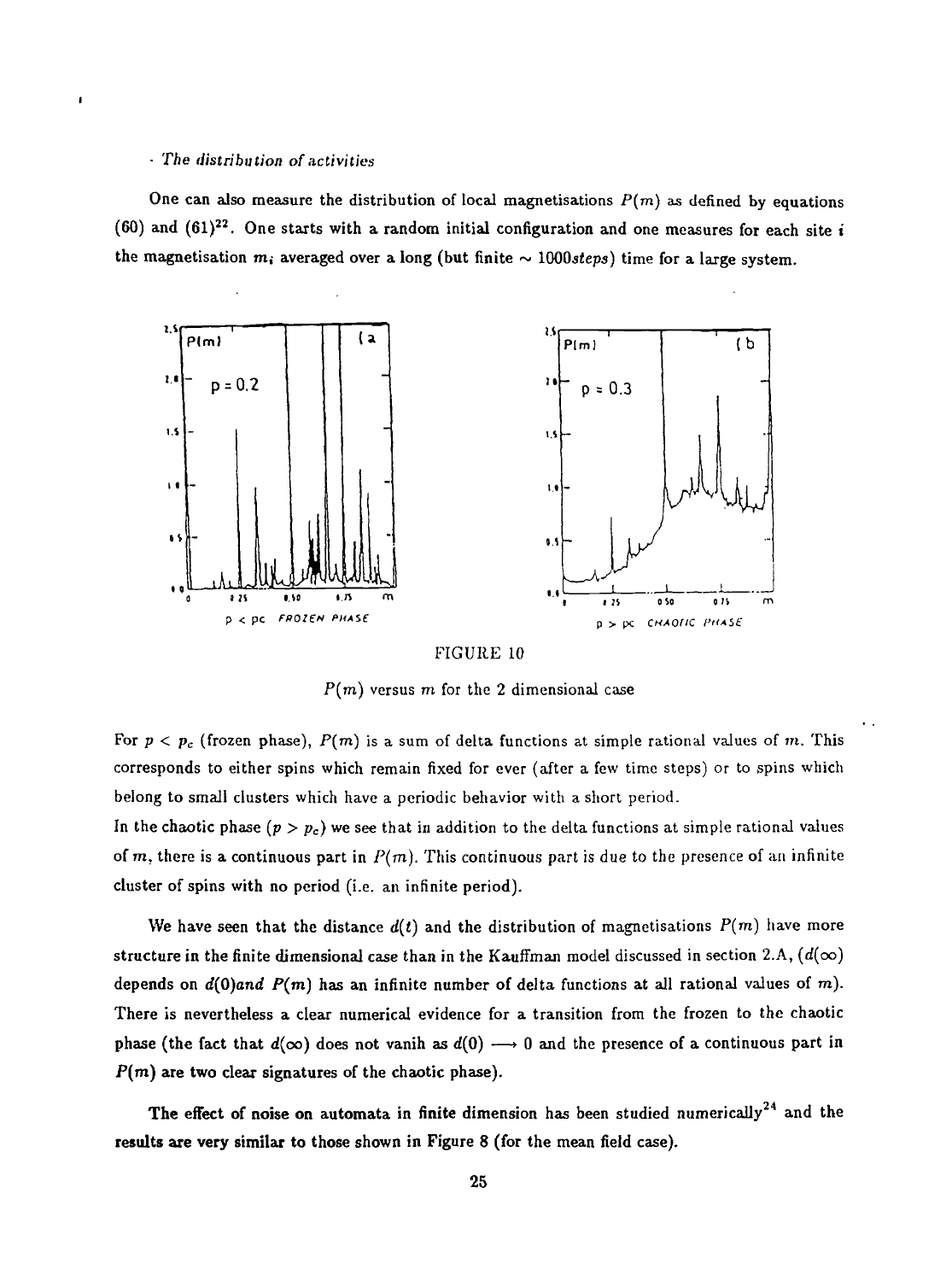#### 3. SPIN MODELS

#### 3.A. Distance method in presence of noise

For deterministic dynamics, we have seen in section 2 that one can observe dynamical phase transitions between a chaotic and a frozen phase by measuring the distance between two configurations which evolve according to the same rules.

For stochastic dynamics, we can recover these dynamical phase transitions provided that we use the same thermal noise to update the two configurations (2.C).

One can then try to see how these dynamical phase transitions are related to usual equilibrium phase transitions of systems which possess an Hamiltonian<sup>25</sup>.

Consider a system of N Ising spins  $S_i = \pm 1$  for which the Hamiltonian H is

$$
\mathcal{H} = -\sum_{i,j} J_{ij} S_i S_j \tag{86}
$$

Two configurations  $\{S_i(t)\}$  and  $\{\tilde{S}_i(t)\}$  which evolve according to the heat bath dynamics are subjected to the same thermal noise (same random number  $z_i(t)$ )

$$
S_i(t + \Delta t) = \text{sign}\left[\frac{1}{2} + \frac{1}{2}\text{tanh}\left(\sum_j \frac{J_{ij}S_j(t)}{T}\right) - z_i(t)\right]
$$
  

$$
\tilde{S}_i(t + \Delta t) = \text{sign}\left[\frac{1}{2} + \frac{1}{2}\text{tanh}\left(\sum_j \frac{J_{ij}\tilde{S}_j(t)}{T}\right) - z_i(t)\right]
$$
(87)

and we measure the distance *d(t) :*

$$
d(t) = \frac{1}{2N} \sum_{i=1}^{N} \left| S_i(t) - \bar{S}_i(t) \right| \tag{88}
$$

In the limit  $T \longrightarrow \infty$ , each time that a spin *i* is updated, it becomes identical in the two configurations. Therefore

$$
d(t) = d(0)e^{-t} \tag{89}
$$

So at high temperature the two configurations subjected to the same noise attract eadi other and one expects  $d(t)$  to vanish in the long time limit.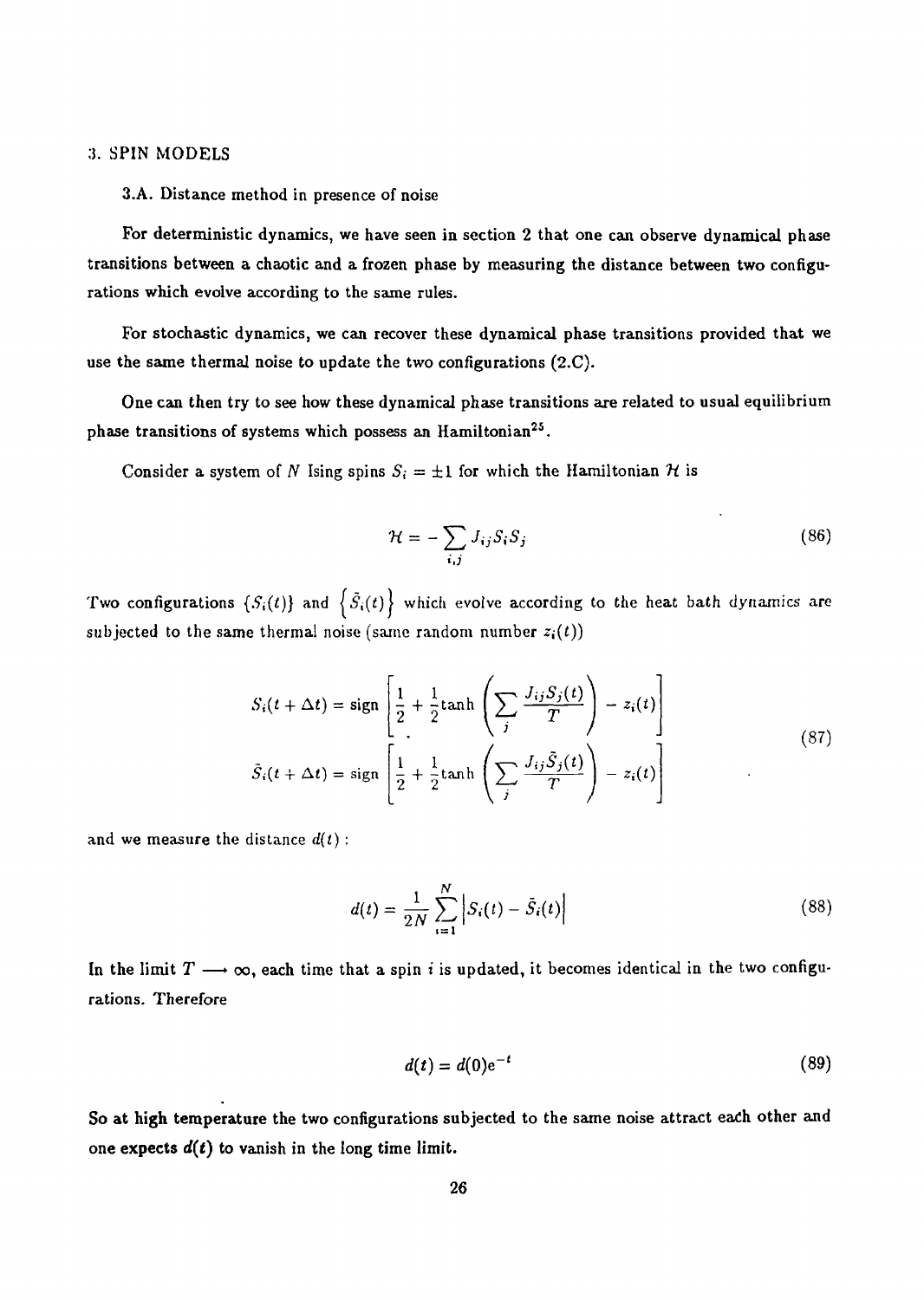At low temperature, if the system has several low temperature phases, there is always the possibility that each configuration falls into a different valley and therefore one expects that  $d(t)$  remains non zero, at least for far enough initial conditions to allow the two configurations to fall into different valleys.

One can then wonder whether the only mechanism for two configurations (subjected to the same noise) to remain different (in the limit  $t \rightarrow \infty$ ) is the appearence of infinite barriers between valleys. The distance method has already been used for several systems and two sorts of effects have been found which give a non vanishing distance in the long time limit:

1. The two configurations belong to two valleys in phase space separated by high energy barriers, like in the case of ferromagnets $^{25-27}$ .

2. The chaotic character of the dynamics makes two initially close trajectories diverge (automata, spin glasses, neural networks)<sup>25,6</sup>.

We are now going to compare the dynamical phase transition observed by looking at the distance (between two configurations subjected to the same noise) and the equilibrium phase transition for two systems: First the ferromagnetic Ising model for which we will show that the dynamical phase transition coincides with the phase transition at equilibrium. Then we will consider the case of spin glasses and see how the equilibrium phase transition could be related to the dynamical properties of the distance.

#### 3.2 The ferromagnet

.When one compares two configurations subjected to the same thermal noise at a temperature *T*, one can measure two quantities: the survival probability  $P(T)$ , which is the probability that the two configurations are still different (after a long time t) and the average distance  $D(T) = \langle d \rangle$ between these two configurations (where the average is done over the cases for which the two configurations are still different).

#### - The mean field ferromagnet

For the mean field model defined by (31)

$$
\mathcal{H} = -\frac{1}{N} \sum_{i < j} S_i S_j \tag{90}
$$

one can calculate<sup>28</sup> analytically the survival probability  $P(T)$  and the distance  $D(T)$  for sequential or parallel dynamics.

The survival probability depends on how the two initial conditions are chosen. For sequential dynamics, one finds that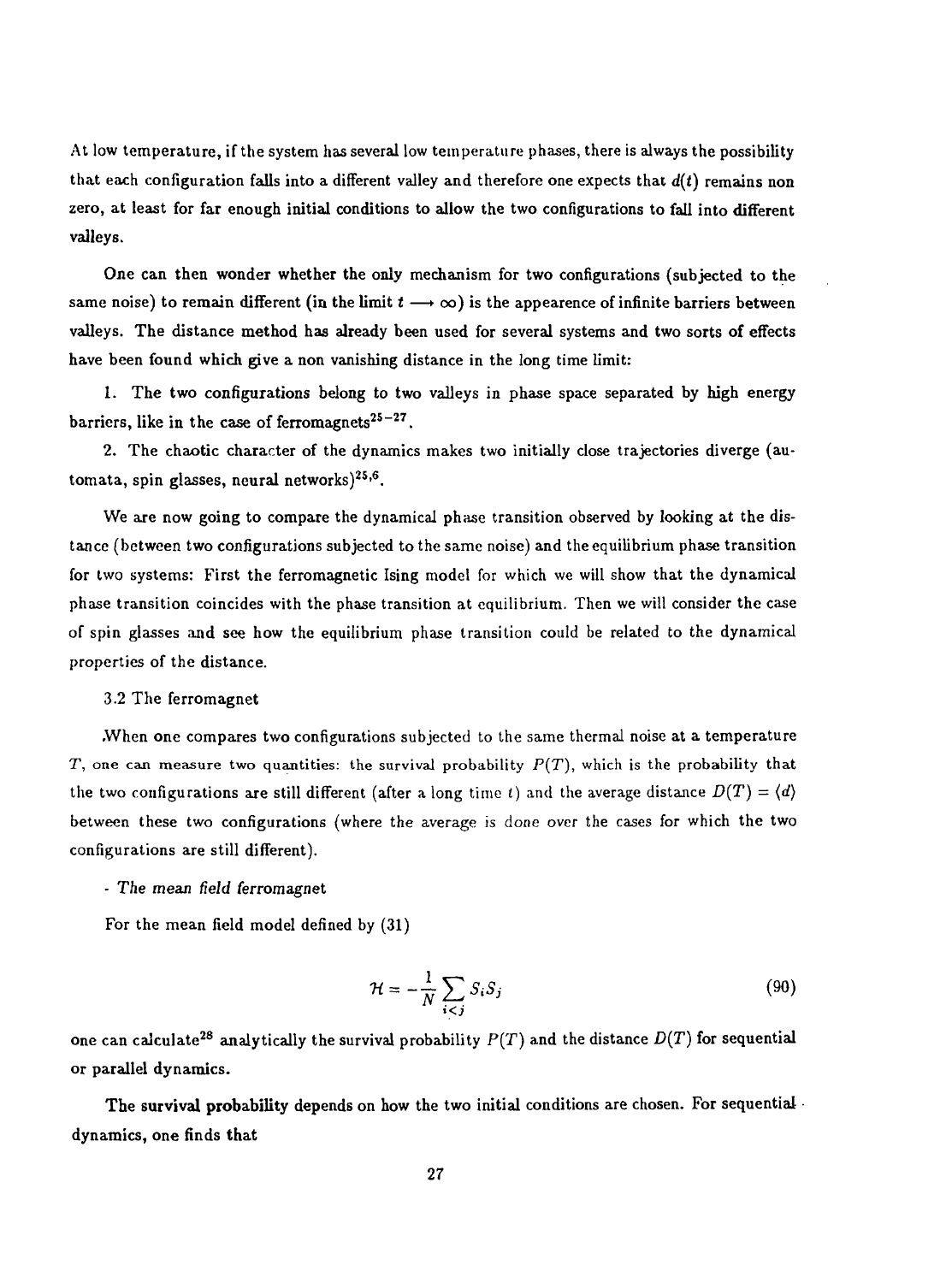$$
P(T) = \frac{2}{\pi} \tan^{-1} \left[ \left( 2 \frac{1 - T}{T} \right)^{1/2} \right]
$$
 (91)

when the two initial configurations  $C_0$  and  $\tilde{C_0}$  are opposite ( $C_0$  is random) and

$$
P(T) = \frac{2}{\pi} \tan^{-1} \left[ (1 - T)^{1/2} \right] \tag{92}
$$

when the two initial conditions  $C_0$  and  $\tilde{C}_0$  are independent random configurations.

When the two configurations remain different in the long time limit, one can calculate their distance  $D(T)$  and one finds<sup>28</sup> that this distance is equal to the magnetization  $m(T)$ 

$$
D(T) = m(T) \tag{93}
$$

which is the fixed point  $(m > 0)$  of

$$
m = \tanh\left(\frac{m}{T}\right) \tag{94}
$$

For this mean field model, we see that above  $T_c(=1)$ , the two configurations meet quickly, so  $P(T)$ vanishes. Below  $T_c$ , there is a finite probability  $P(T)$  that one configuration falls into the + phase and the other in the - phase: When the temperature changes, the relative effects of the initial conditions and of the thermal noise changes. A higher temperature increases the probability that the two configurations fall into the same valley.

The fact that the distance  $D(T)$  is exactly equal to the magnetization is more surprising. One expects that if one configuration falls into the  $+$  phase and the other in the  $-$  phase, their distance is comparable to  $m(T)$ . But the exact equality (93) is not a priori obvious. We will see below that the equality (93) holds in finite dimension for any system which contains only ferromagnetic bonds.

#### - The barrier heights

Before doing that, let me mention that the comparison of two or more configurations subjected to the same noise can be used in ferromagnetic systems to measure barrier heights.

For any finite system, two configurations subjected to the same noise will ultimately meet. One can define the time  $\tau_2$  for two configurations to meet. In the low temperature phase, this time  $\tau_2$  increases with the system size because, with a finite probability, each configuration is in a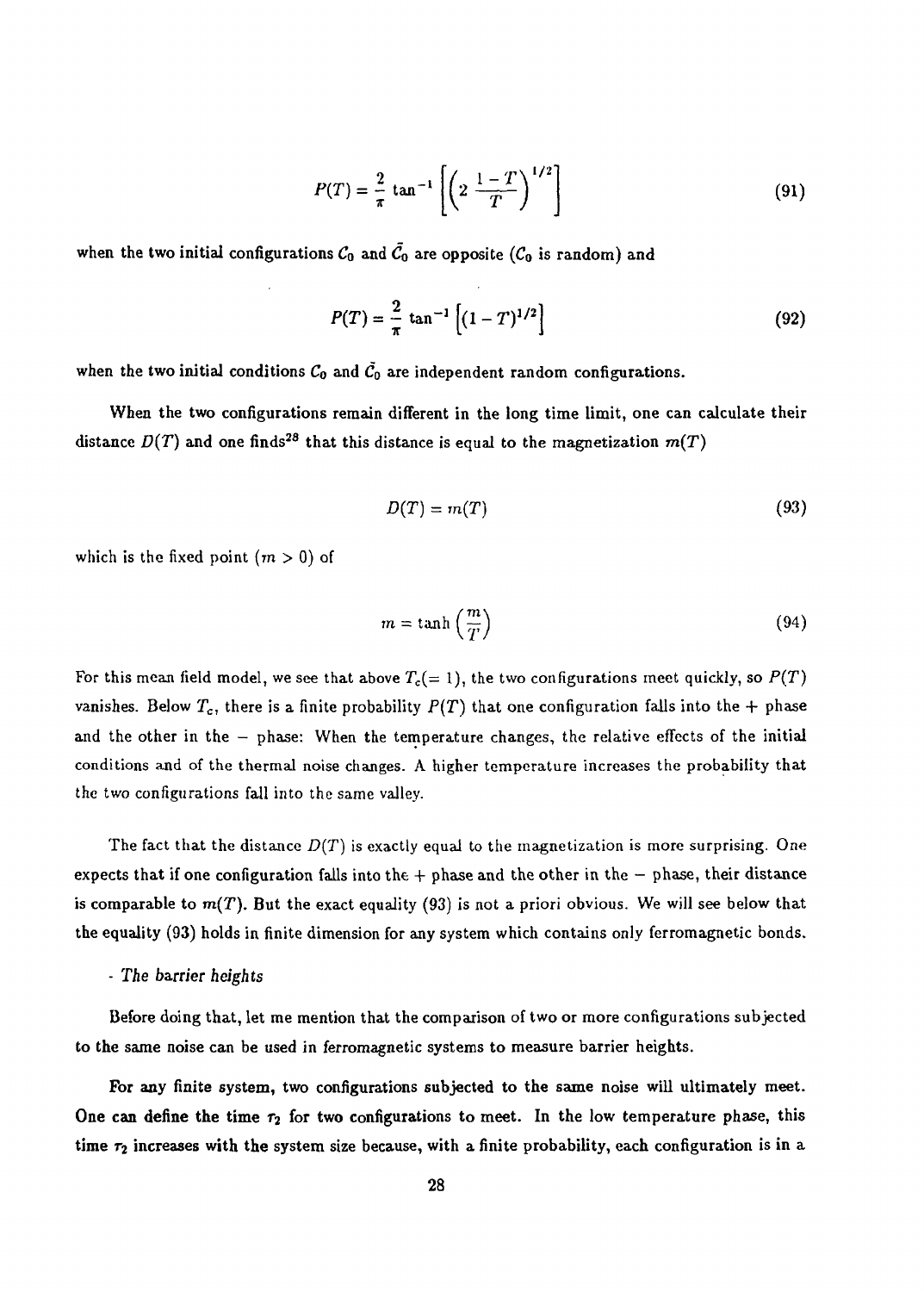

#### FIGURE 11

Sequential dynamics : in the ferromagnetic phase  $(T = 0.7 < T_c = 1)$ , the time  $\tau_2$  for two configurations to meet as a function of N. The slope of  $\tau_2$  is a measure of the barrier height. The time  $\tau_3$  that three configurations remain different is much shorter because there are only two valleys.

different phase and the time for them to meet is the time for one of the two configurations to jump from one phase to the other.

Fig. 11 gives  $\tau_2$  as a function of the system size for the mean field model (90). We see that  $\tau_2$ increases exponentially with  $N$  and the slope of log  $\tau_2$  versus  $N$  gives a measure of the free energy barrier between the two phases<sup>28</sup>.

One can compare more than 2 configurations. The time  $\tau_3$  shown in figure 1 represents the time for two among 3 configurations to meet. This time is much shorter because, the mean field ferromagnet possesses only 2 valleys. Therefore, three configurations cannot remain different for very long. Of course,  $\tau_3$  could increase with  $N$  for systems (like the 3 Potts model) which have at least three low temperature phases.

In the case of automata, with noise (Section 2.B), the times  $\tau_2$ ,  $\tau_3$ ,  $\tau_4$ ... can be measured and one finds that they all increase exponentially with  $N$  in the chaotic phase<sup>29</sup>.

#### - *The finite dimensional case*

 $\mathbf{I}$ 

The fact that the distance  $D(T)$  is equal to the magnetization can be understood for any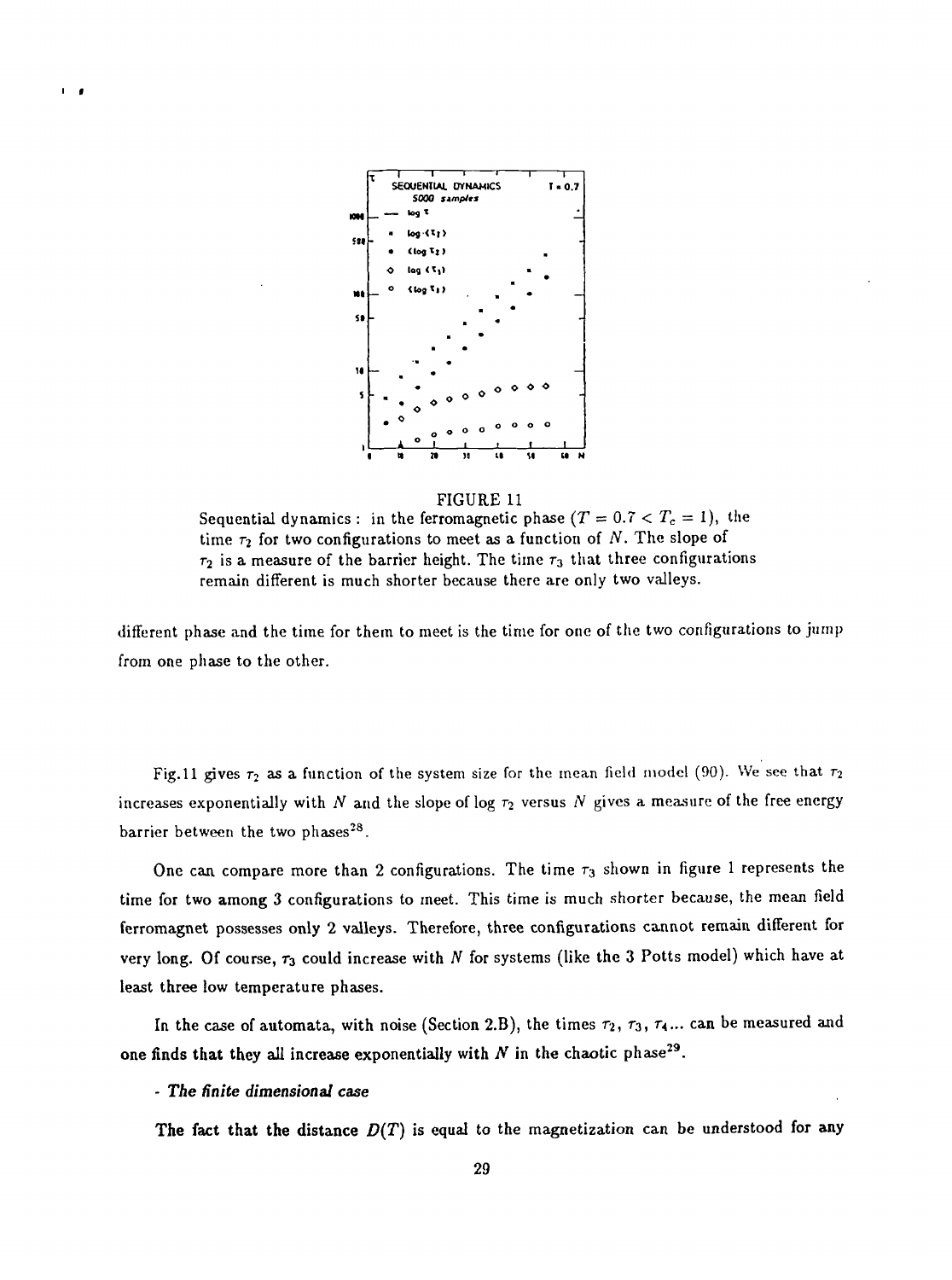Ising model with ferromagnetic interactions. The derivation of this result was explained to me by J.L. Lebowitz<sup>30</sup>.

Let us choose for the two initial configurations  $\{S_i(0)\}$  and  $\{S_i(0)\}$ , two configurations which satisfy

$$
S_i(0) \leq \bar{S}_i(0) \qquad \forall i \tag{95}
$$

Because the bonds are ferromagnetic, one can check from the dynamical rule (87), that at any later time, this property remains valid

$$
S_i(t) \leq \tilde{S}_i(t) \tag{96}
$$

Therefore the distance  $d(t)$  defined by (88) becomes

$$
d(t) = \frac{1}{2N} \sum_{i=1}^{N} \left( \bar{S}_i(t) - S_i(t) \right) = \frac{1}{2} \left[ \bar{m}(t) - m(t) \right]
$$
 (97)

We see that the distance is related to the magnetization. In particular if the two configurations fall into the same phase,  $d(t) \rightarrow 0$  because  $m(t)$  and  $\tilde{m}(t)$  converge to the same value, whereas if one configuration falls into the + phase and the other in the  $-$  phase,  $d(t)$  is equal to the spontaneous magnetization.

This analogy between quantities measured by comparing two configurations and magnetic properties can be extended to correlation functions<sup>27</sup>.

#### 3.C. Distances in the spin glass problem

One can study the time evolution of the distance between pairs of configurations subjected to the same thermal noise in all kinds of systems. In this section, I will describe what is observed in the case of spin glasses.

## - The Sherrington Kirkpatrick model<sup>31,32</sup>

The Sherrington Kirkpatrick model (SK model) plays the role in spin glass theory of the mean field model (90) discussed in the previous section for the ferromagnet.

The Hamiltonian of the SK model is

$$
\mathcal{H} = -\frac{1}{\sqrt{N}} \sum_{i < j} J_{ij} S_i S_j \tag{98}
$$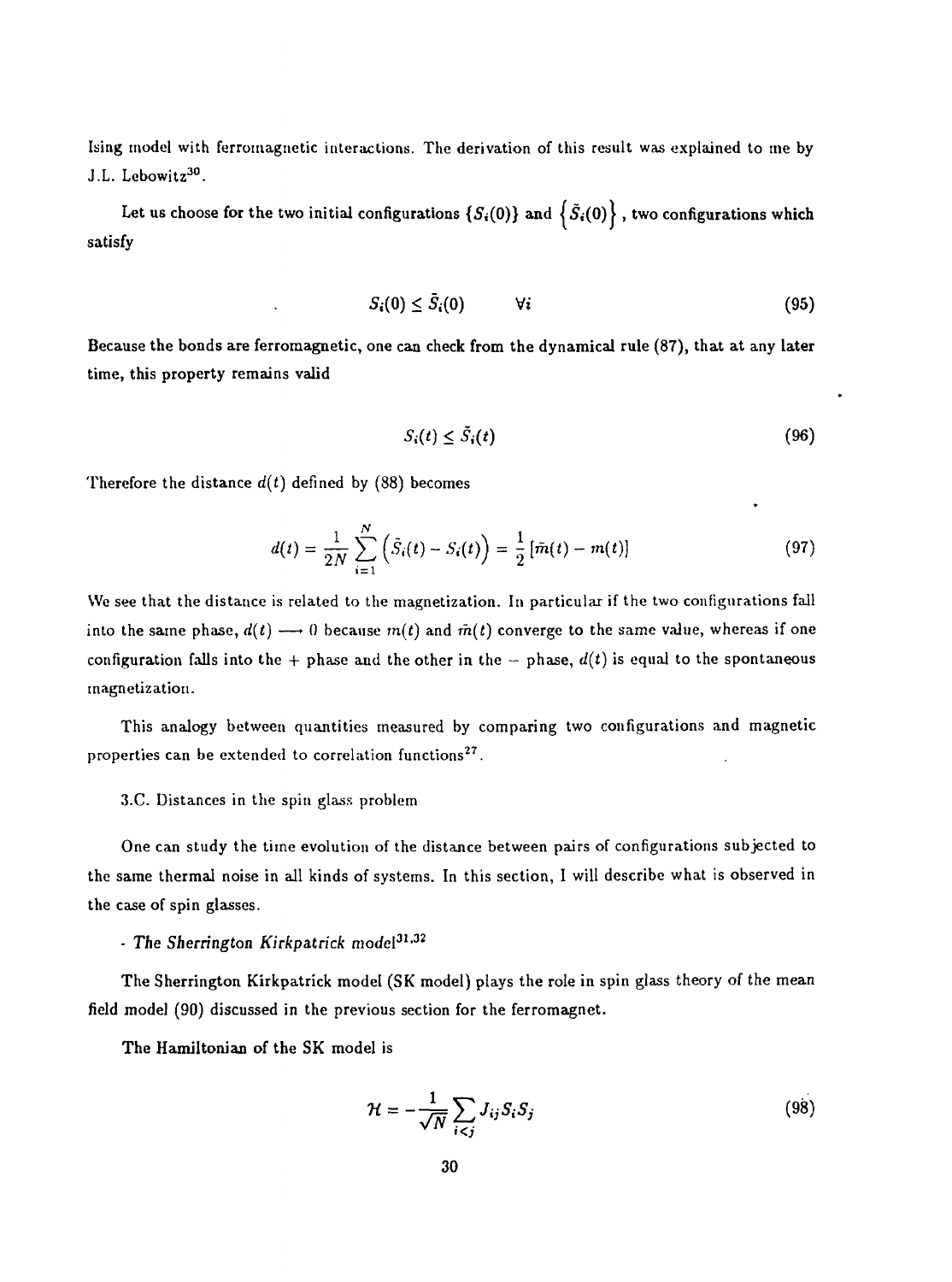where in (98) the  $J_{ij}$  are random variables  $(J_{ij} = \pm 1$  or  $J_{ij}$  Gaussian with  $\langle J_{ij}^2 \rangle = 1$ ).

For any distribution of interactions  $J_{ij}$  which satisfies  $\langle J_{ij}^2 \rangle = 1$ , the transition temperature *Tc* of the SK model defined by (98) is

$$
T_c = 1 \tag{99}
$$

To compare the time evolution of these two configurations subjected to the same thermal noise, one can consider the following three situations.



FIGURE 12 Sherrington Kirkpatrick model : The distance *D(T)* versus temperature *T* for three initial distances; opposite initial conditions  $(d(0) = 1)$ , uncorrelated initial conditions  $(d(0) = 1/2)$ , identical initial conditions except for one spin  $(d(0) = 1/N)$ .

*a)* The two initial configurations  $C_0$  and  $\tilde{C}_0$  are opposite,  $C_0$  being random  $(S_i(0) = -\tilde{S}_i(0)$  for all i). Therefore  $d(0) = 1$ . (The data corresponding to this case will be represented by triangles in the figures).

*b)* The two initial configurations  $C_0$  and  $\tilde{C}_0$  are random and independent:  $d(0) = 1/2$  (squares in the figures).

*c)* The two initial configurations  $C_0$  and  $\tilde{C}_0$  differ by a single spin:  $d(0) = 1/N$  (diamonds in the figures).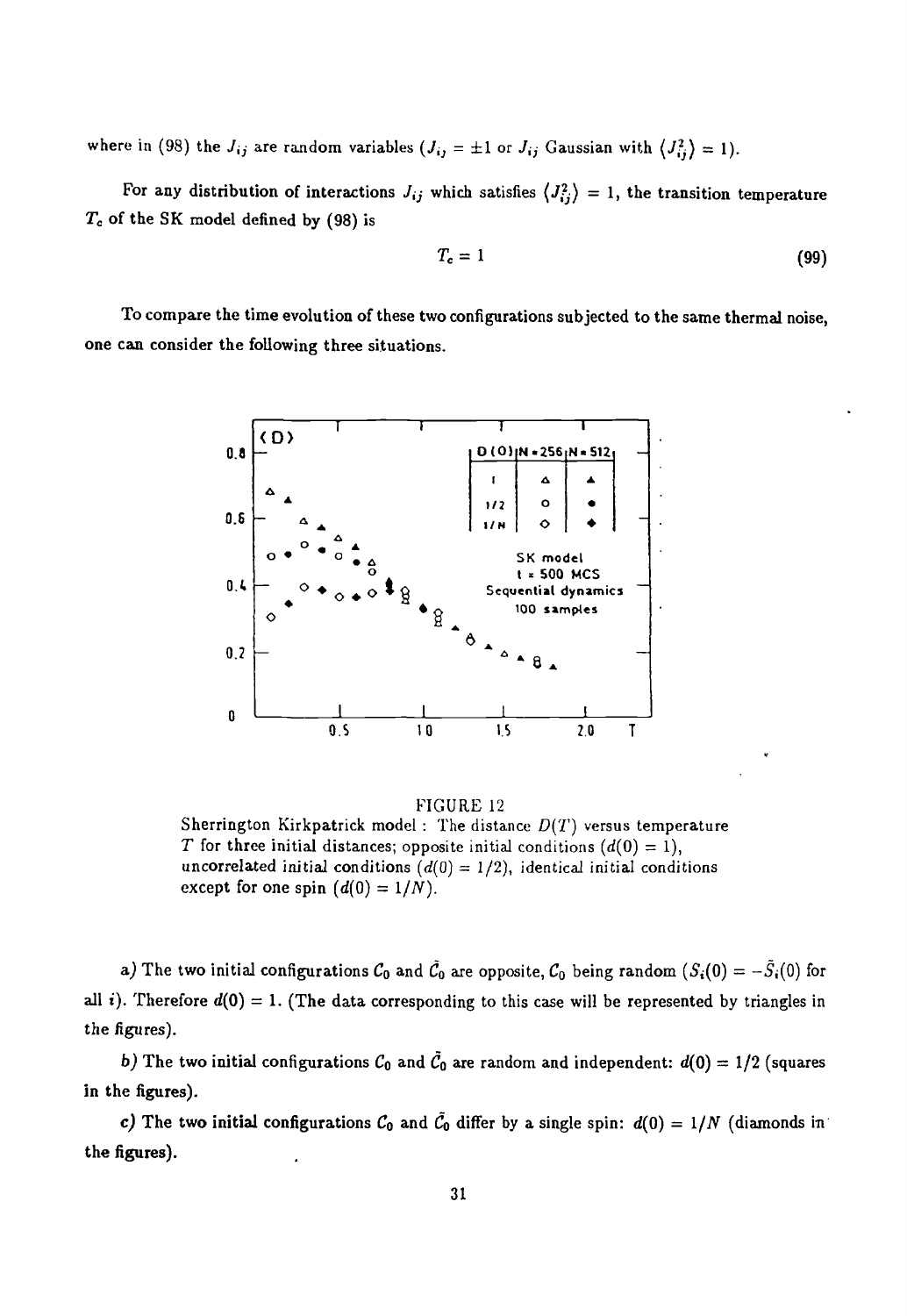For each of these three initial conditions, one can measure the survival probability *P(T)* and the distance  $D(T)$ . One finds that the survival probability  $P(T)$  is 1 at all temperature (for large enough systems) for each of the three initial situations. The results<sup>33</sup> for  $D(T)$  are shown in figure 12.

We see that the distance  $D(T)$  does not vanish at any temperature. Numerical calculations performed at higher temperature indicate that  $D(T)$  would vanish at  $T=\infty$  and that  $D(T)\sim 1/T^2.$ 

So the temperature where *D(T)* vanishes is not related to the phase transition in the SK model. However, as it can be seen in Fig. 12, one observes two regions for the distance. A high temperature regime where *D(T)* does not depend on the initial distance and a low temperature regime where  $D(T)$  presents remanence effects and does depend on the initial distance. The temperature which separates these two regimes seems to be close to  $T_c = 1$ . However the data of Fig.12 are not of good enough quality to be certain that the equilibrium transition temperature  $T_c = 1$  is the place where the remanence effects in the distance  $D(T)$  start to appear.

#### • *The 3 dimensional spin glass*

The same calculation can be repeated for finite dimensional systems<sup>25</sup>. In 3d with  $\pm J$  bonds, one finds that below a temperature  $T_1 \simeq 4J$ , the survival probability  $P(T) \neq 0$ . For initial conditions a and b, one finds that  $P(T) = 1$  (as for the automata in presence of noise of Section 2.C) whereas *P(T)* is a function of temperature for the case *c* (two initial configurations which differ by a single spin) which is very similar to what was obtained for automata (Fig.Ta). So the survival probability *P(T)* in the case of 3d spin glasses has in all cases a similar temperature dependence as in the automata model.

The distance  $D(T)$  obtained for the 3d  $\pm J$  spin glass is given in figure 13. We see clearly 3 regimes :

• A high temperature regime  $T > T_1$  where the distance  $D(T)$  vanishes.

• An intermediate regime  $T_2 < T < T_1$  where the distance  $D(T)$  is non zero but is independent of the initial distance.

• A low temperature regime  $T < T_2$  where the distance  $D(T)$  depends on the initial distance.

From figure 13, one can estimate that  $T_1 \simeq 4$ . and  $T_1 \simeq 1.5$ . These estimates may have some dependence on the system size and on the time *t* of the simulation and a good finite size scaling analysis<sup>26</sup> would be necessary to improve these estimates.

The main question about these results is how to compare them with what is already known in the 3d spin glass<sup>34,35</sup>. Unlike in the ferromagnetic case, these does not exist here any proof that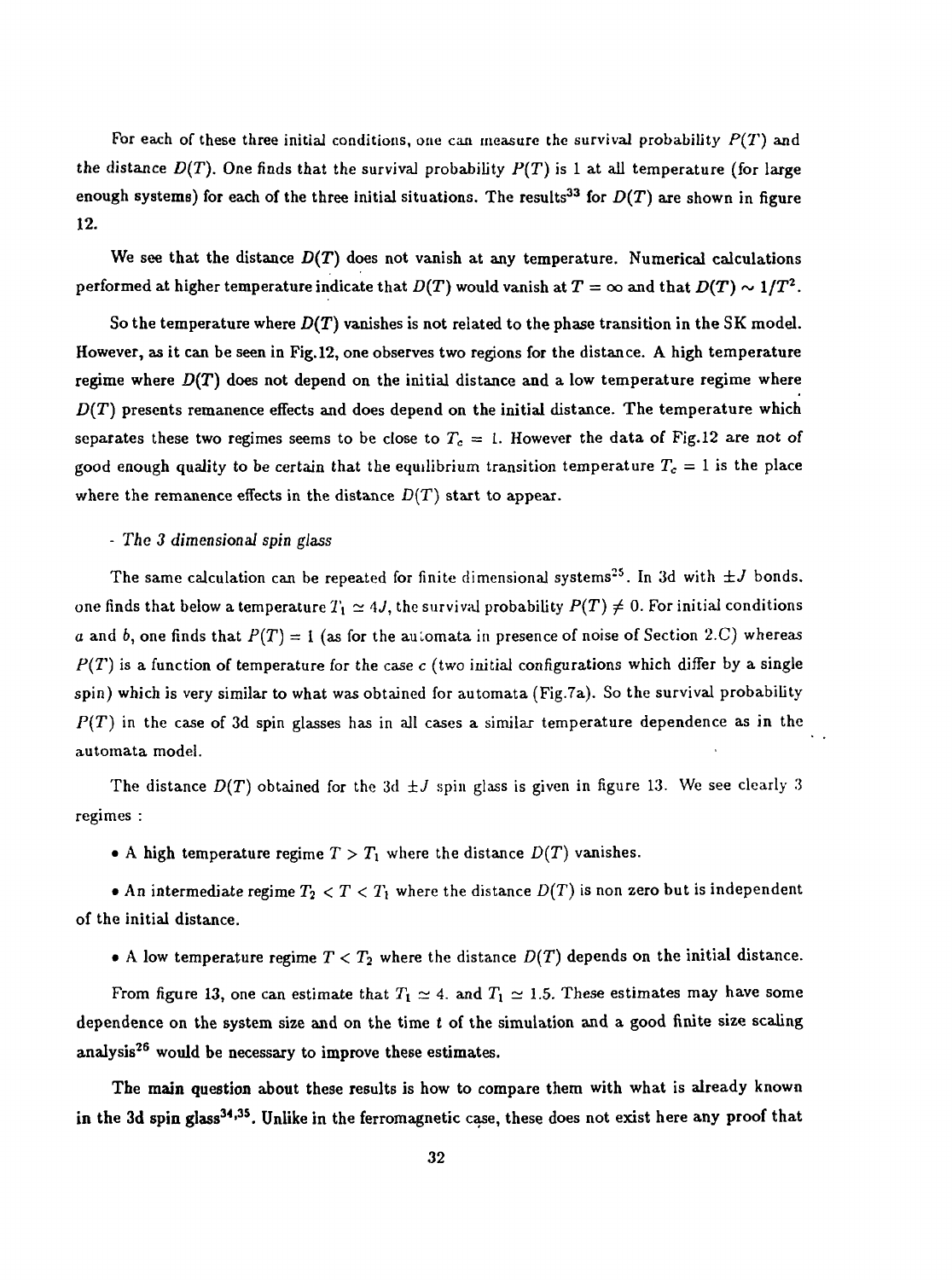

FIGURE 13 The distance  $D(T)$  versus temperature (as in Fig. 12) for the 3d  $\pm J$ spin glass  $(N = L^3)$ .

the dynamical phase transitions associated to the distance (between two configurations subjected to the same noise) should coincide with equilibrium phase transitions. So one can only compare the numerical data.

In his extensive numerical simulations on the 3d  $\pm J$  spin glass<sup>35</sup>, Ogielsky obtained that there are 3 regimes for 3d  $\pm$  spin glass: a high temperature region  $T > T_1^*$  where the spin autocorrelation function  $q(t)$  decreases exponentially with time. An intermediate region  $T_2^* < T < T_1^*$  where  $q(t)$ *has* a slow decay (stretched exponential). A low temperature phase  $T < T_1^*$  where  $q(t)$  does not decay to zero. His estimates for  $T_1^*$  and  $T_2^*$  were  $T_1^* \simeq 4.5$  (because  $T_1^*$  is probably the transition temperature of the ferromagnet) and  $T_2^* \simeq 1.2$ .

We see that the values of  $T_1 \simeq 4$ , and  $T_2 \simeq 1.5$  are rather close to  $T_1^* \simeq 4.5$  and  $T_2^* \simeq 1.2$  by Ogielsky. The quality of the data for the determination of  $T_1$  and  $T_2$  is however not good enough at the moment to be certain that they are the same.

Since the lower temperature  $T_2$  seems to be close (in the 3d case and for the SK model) to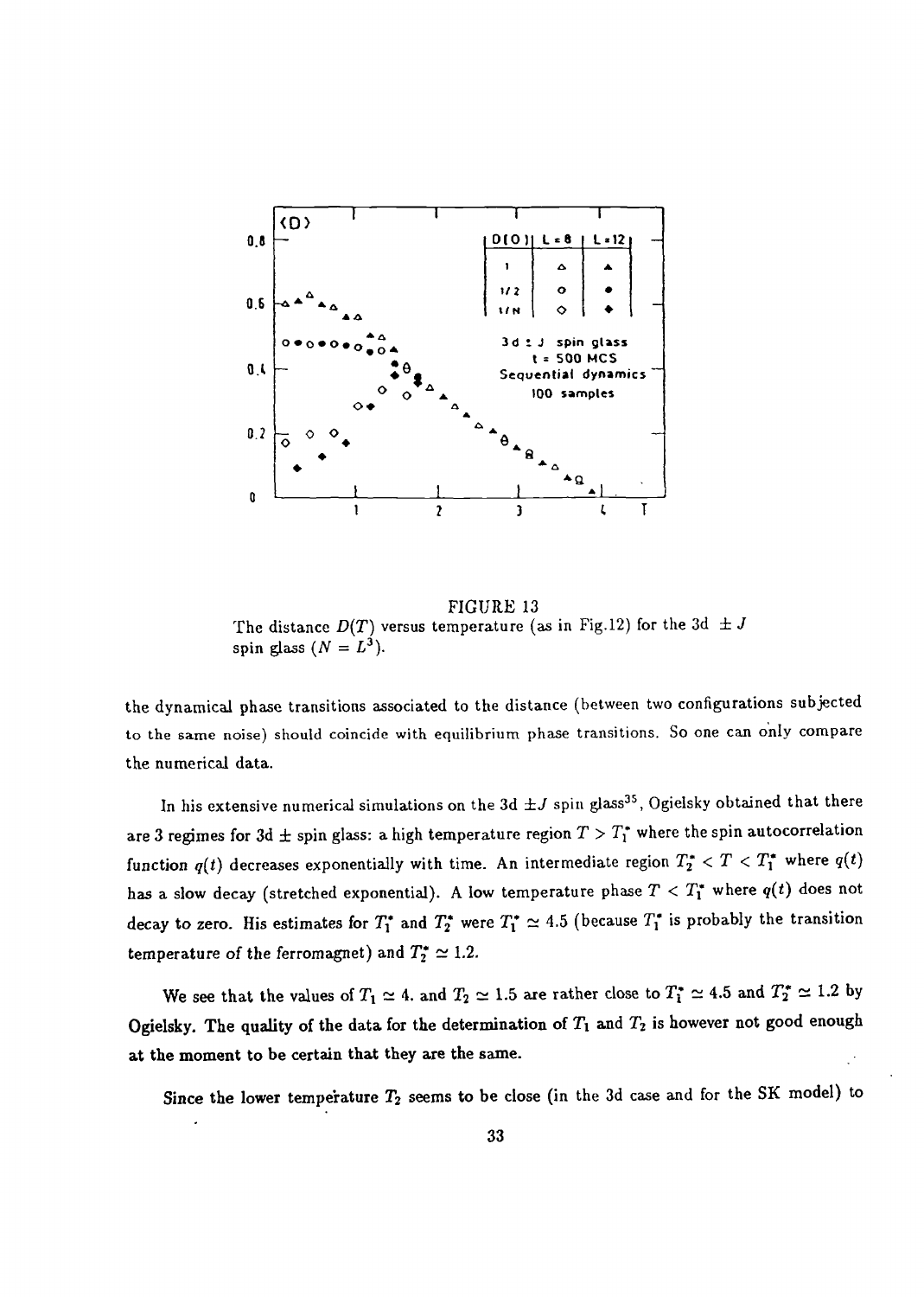the equilibrium phase transition, it was tempting to study the effect of a magnetic field *k.* The numerical data obtained so far indicate that  $T_2(h)$  decreases<sup>36</sup> with  $h$  for the SK model whereas it increases in the 3d case<sup>37</sup>.

#### 4. CONCLUSION

These lectures describe a few models and methods which have been developed recently in the study of the dynamics of spin models and automata. There is a special emphasis on the distance method which consists of comparing the time evolution of two configurations.

For deterministic models, this method gives a good way of finding the phase boundary between a frozen and a chaotic phase (section 2).

For stochastic systems, one finds that this method gives dynamical phase transitions (section 3) but, except in the ferromagnetic case, one does not know yet how these dynamical phase transitions are related to the equilibrium phase transitions<sup>38,39</sup>. It would be, of course, very interesting to understand better the relation between the dynamical phase transitions (section 3) and the equilibrium ones.

Another challenging question is the calculation of the periods in deterministic models. The models discussed in sections 1.C and 2. are exactly soluble mean field models<sup>40</sup> in the sense that in the limit  $N \longrightarrow \infty$ , there are some quantities (local magnetizations, distances,...) which can be calculated exactly. Much less is known on these models for finite *N.* In particular, there does not exist at present any analytic way of computing the period of these mean field models.

To conclude these lectures, I would like to mention an attempt in that direction. The formula I obtained for the period of a Kauffman model is in the limit  $N \longrightarrow \infty$ 

$$
\frac{\log \text{(Period)}}{N} = \frac{1}{2} \int P(m) dm \log \left( \frac{2}{1 + m^2} \right) \tag{100}
$$

where  $P(m)$  is the distribution of activities discussed in section 2.2. Let me explain briefly how this formula was obtained and what assumption was made to derive it. Consider a random map<sup>41</sup>

$$
\mathcal{C}' = F(\mathcal{C}) \tag{101}
$$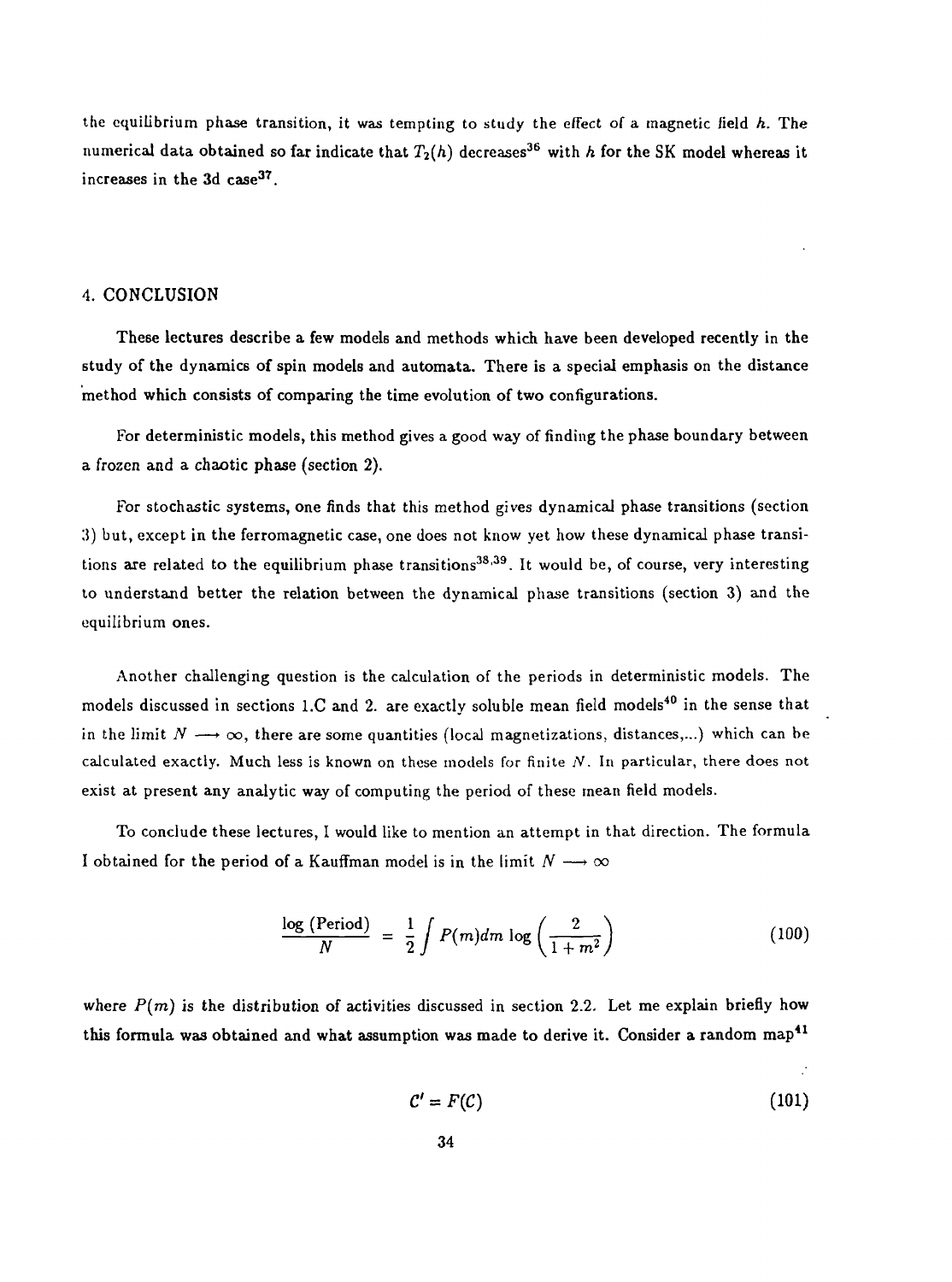in a phase space of  $2^N$  configurations. For each C, one chooses its image  $C' = F(C)$  at random according to a given probability  $p(\mathcal{C})$ . Then one can show<sup>42</sup> that the typical period of this random map is

$$
Period \sim \left(\sum_{c} (p(C))^2\right)^{-1/2}
$$
 (102)

Now let us identify a configuration C in phase space with a spin configuration  $\{S_i\}$  and choose for *P(C)*

$$
p(C) = \prod_{i=1}^{N} \left( \frac{1 + m_i S_i}{2} \right) \tag{103}
$$

Then from (102) one gets

$$
Period \sim \left[\frac{1}{2^N} \prod_{i=1}^N (1 + m_i^2)\right]^{-1/2}
$$
 (104)

 $\mathbb{R}^4$ 

which gives (100) in the limit  $N \longrightarrow \infty$ .

So (100) is exact for the random map model defined by (103). This random map model has the same local magnetizations as the Kauffman model. If one assumes that the correlations between the spins do not change the period, then one concludes that the exponential growth of the period in the Kauffman model would be given by (100). At present, I do not know whether this assumption (which neglects the correlations as one usually does in mean field models) is justified for the mean field models discussed in section l.C and 2.

These lectures have for main content the result of collaborations which came out from very pleasant and stimulating discussions with H. Flyvbjerg, O. Golinelli, A.U. Neumann, Y. Pomeau, D. Stauffer and G. Weisbuch.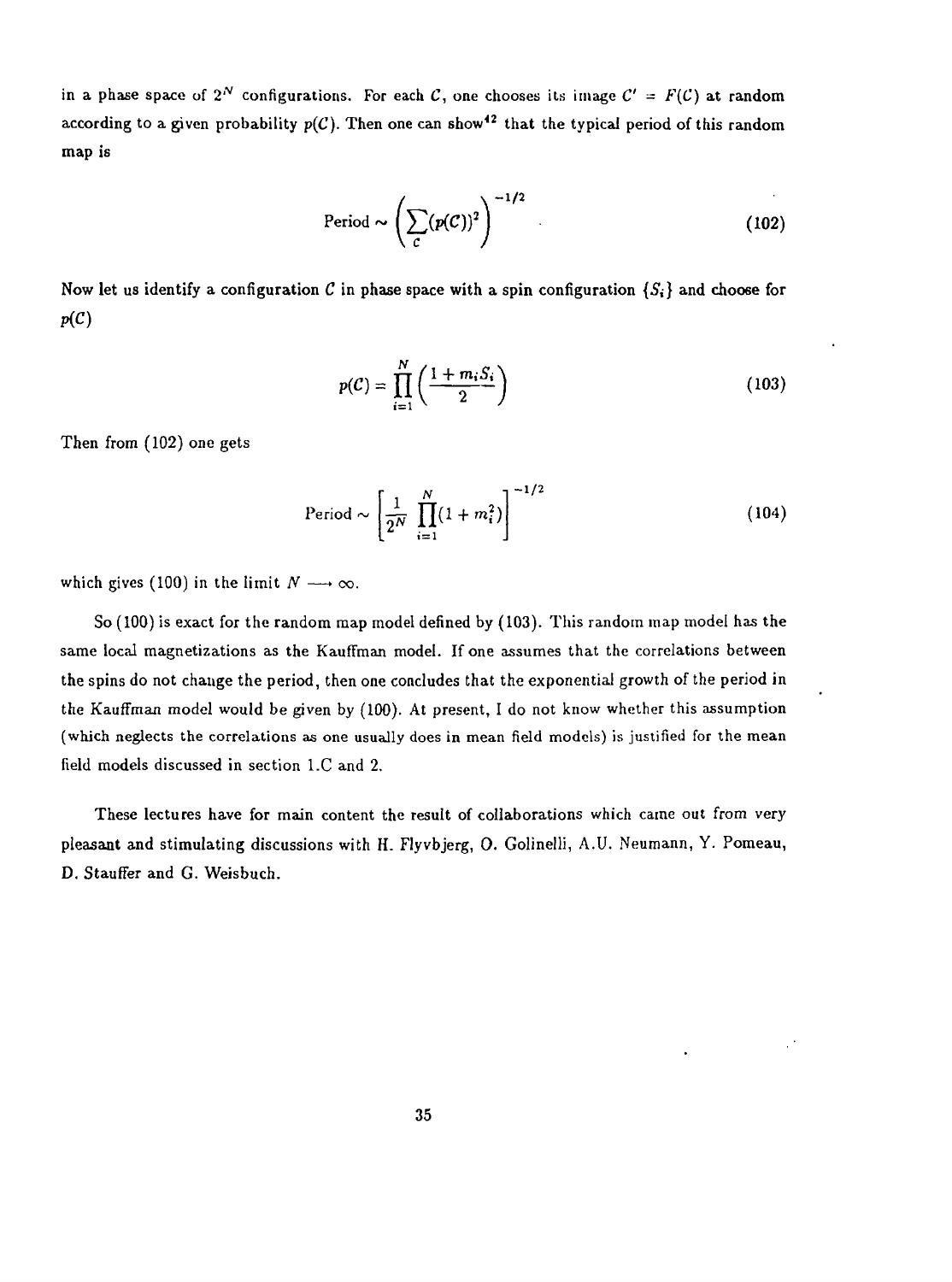#### REFERENCES

- 1) Gant Mâcher (1959) Matrix Theory Vol. II, p.53, Chelsea Publishing Company N.Y.
- 2) K. Binder (1984) Applications of the Monte Carlo Method in Statistical Physics (Berlin : Springer Verlag).
- 3) P. Peretto, Biol. Cybern. 50, 51 (1984).
- 4) E. Bienenstock, F. Fogelman Soulié and G. Weisbuch, Disordered Systems and Biological Organisation (Heidelberg : Springer-Verlag).
- 5) E. Goles, Comportement dynamique des réseaux d'automates, Thèse Grenoble 1985.
- 6) B. Derrida, J. Phys. A20, L721 (1987).
- 7) B. Derrida, H. Flyvbjerg, J. Phys. A20, L1107 (1987).
- 8) K.E. Kiirten, J. Phys. A21, L615 (1988); Phys. Lett. A129, 157 (1988).
- 9) S.A. Kauffman, J. Theor. Biol. 22, 437 (1969).
- 10) S.A. Kauffman, Physica D10, 145 (1984).
- 11) A.E. Gelfand and C.C. Walker, Ensemble Modelling, (M. Dekker) (1984).
- 12) H. Flyvbjerg and N.J. Kjaer, J. Phys. A21, 1695 (1988).
- 13) H.J. Hilhorst and M. Nijmeijer, J. Physique 48, 185 (1987).
- 14) B. Derrida and G. Weisbuch, J. Physique 47, 1297 (1986).
- 15) B. Derrida and Y. Pomeau, Europhys. Lett. 1, 45 (1986).
- 16) H. Flyvbjerg, J. Phys. A21, L509 (1988).
- 17) B. Derrida, D. Stauffer, Europhys. Lett. 2, 739 (1986).
- 18) G. Weisbuch, D. Stauffer, J. Physique 48, 11 (1987).
- 19) D. Stauffer, Phys. Mag. B56, 901 (1987).
- 20) L. de Arcangelis, J. Phys. A20, L369 (1987).
- 21) L. de Arcangelis, D. Stauffer, J. Physique 48, 1881 (1987).
- 22) B. Derrida, Les Houches (1986) "Chance and Matter", J. Souletie, J. Vannimemis and R. Stora eds.,
- 23) S. Stôlzle, J. Stat. Phys. 53, 995 (1988).
- 24) L. de Arcangelis, A. Coniglio, Europhys. Lett. 7, 113 (1988).
- 25) B. Derrida, G. Weisbuch, Europhys. Lett. 4, 657 (1987).
- 26) A.U. Neumann, B. Derrida, J. de Physique 49, 1647 (1988).
- 27) A. Coniglio, L. de Arcangelis, H.J. Herrmann, N. Jan, Europhys. Lett. 8, 315 (1989).
- 28) 0. Golinelli, B. Derrida, J. Physique 49, 1663 (1988).
- 29) 0. Golinelli, B. Derrida, J. Physique 50, 1587 (1989).
- 30) J.L. Lebowitz, private communication.